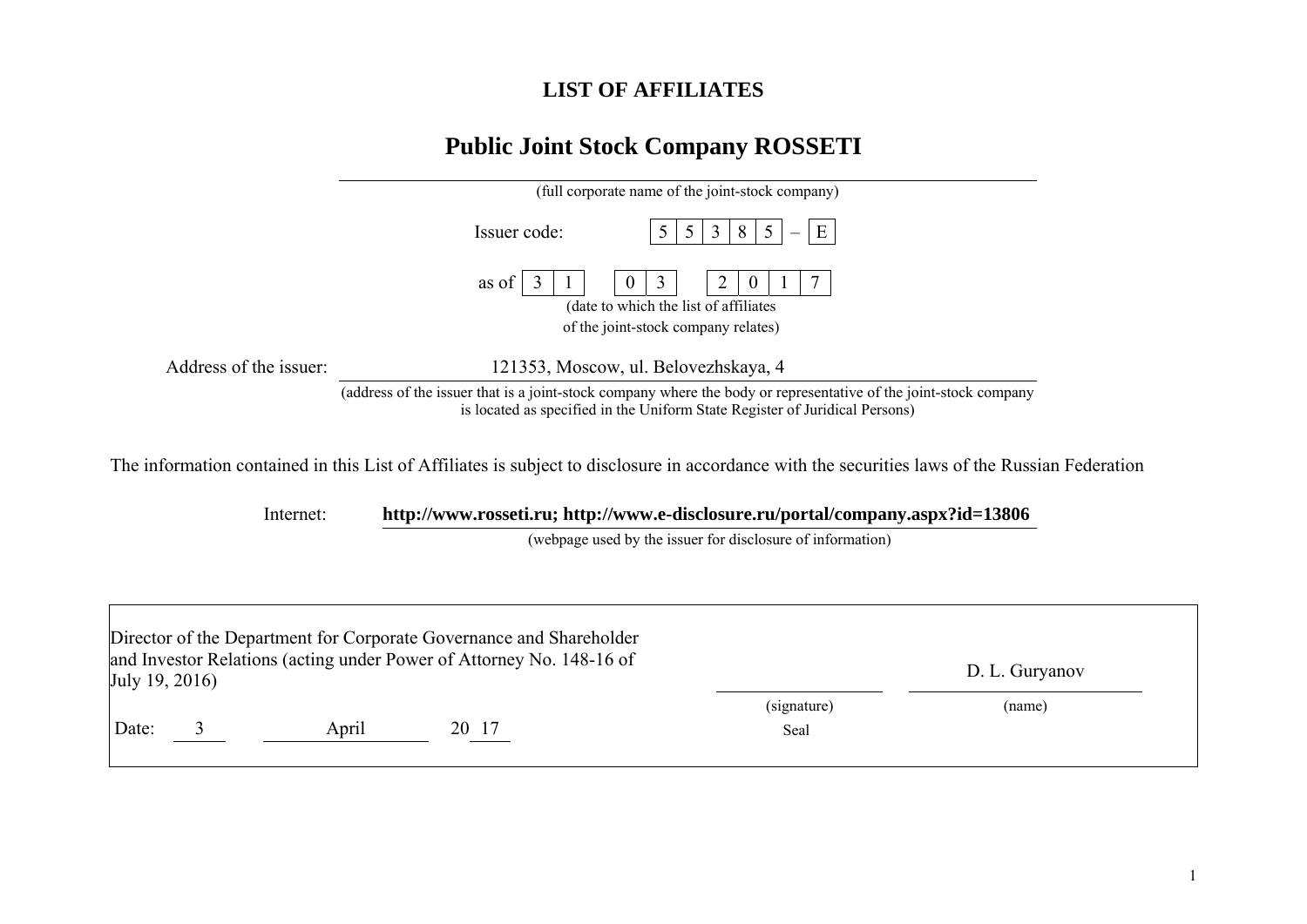|      | <b>Codes of the Issuer</b> |
|------|----------------------------|
| INN  | 7728662669                 |
| OGRN | 108776000019               |

## **I. Affiliates as of March 31, 2017**

| Item           | Affiliate's Full Corporate Name (in<br>the Case of a Nonprofit<br>Organization, Name) or Given,<br>Middle, and Family Names | Corporate Entity's Registered<br>Address or an Individual's Place<br>of Residence (specified only with<br>the consent of an individual) | Grounds for Being Deemed to Be an<br>Affiliate                                                        | Start Date of<br>Being<br>Deemed to Be<br>an Affiliate | Affiliate's Share<br>in the<br>Authorized<br>Capital of the<br>Joint-Stock<br>Company, % | Percentage of<br>the Joint-Stock<br>Company's<br><b>Ordinary Shares</b><br>Owned by the<br>Affiliate |
|----------------|-----------------------------------------------------------------------------------------------------------------------------|-----------------------------------------------------------------------------------------------------------------------------------------|-------------------------------------------------------------------------------------------------------|--------------------------------------------------------|------------------------------------------------------------------------------------------|------------------------------------------------------------------------------------------------------|
|                | $\overline{2}$                                                                                                              | 3                                                                                                                                       | 4                                                                                                     | 5                                                      | 6                                                                                        | 7                                                                                                    |
|                | <b>Boris Ilyich Ayuyev</b>                                                                                                  | $\overline{a}$                                                                                                                          | The person is a member of the<br>Board of Directors (Supervisory<br>Board) of the joint-stock company | June 30, 2016                                          | 0.004531                                                                                 | 0.004579                                                                                             |
| $\overline{2}$ | Stanislav Olegovich Ashirov                                                                                                 | $\blacksquare$                                                                                                                          | The person is a member of the<br>Board of Directors (Supervisory<br>Board) of the joint-stock company | June 30, 2016                                          |                                                                                          |                                                                                                      |
| 3              | Oleg Gennadyevich Barkin                                                                                                    | $\overline{a}$                                                                                                                          | The person is a member of the<br>Board of Directors (Supervisory<br>Board) of the joint-stock company | June 30, 2016                                          |                                                                                          |                                                                                                      |
| $\overline{4}$ | Vasily Mikhailovich Belov                                                                                                   | $\overline{\phantom{a}}$                                                                                                                | The person is a member of the<br>Board of Directors (Supervisory<br>Board) of the joint-stock company | June 30, 2016                                          |                                                                                          |                                                                                                      |
| 5              | Oleg Mikhailovich Budargin                                                                                                  | $\blacksquare$                                                                                                                          | The person exercises the powers of<br>the sole executive body of the joint-<br>stock company          | June 15, 2013                                          |                                                                                          |                                                                                                      |
|                |                                                                                                                             |                                                                                                                                         | The person is a member of the<br>collegial executive body of the joint-<br>stock company              | July 10, 2012                                          | 0.000569                                                                                 | 0.000576                                                                                             |
|                |                                                                                                                             |                                                                                                                                         | The person is a member of the<br>Board of Directors (Supervisory<br>Board) of the joint-stock company | June 30, 2016                                          |                                                                                          |                                                                                                      |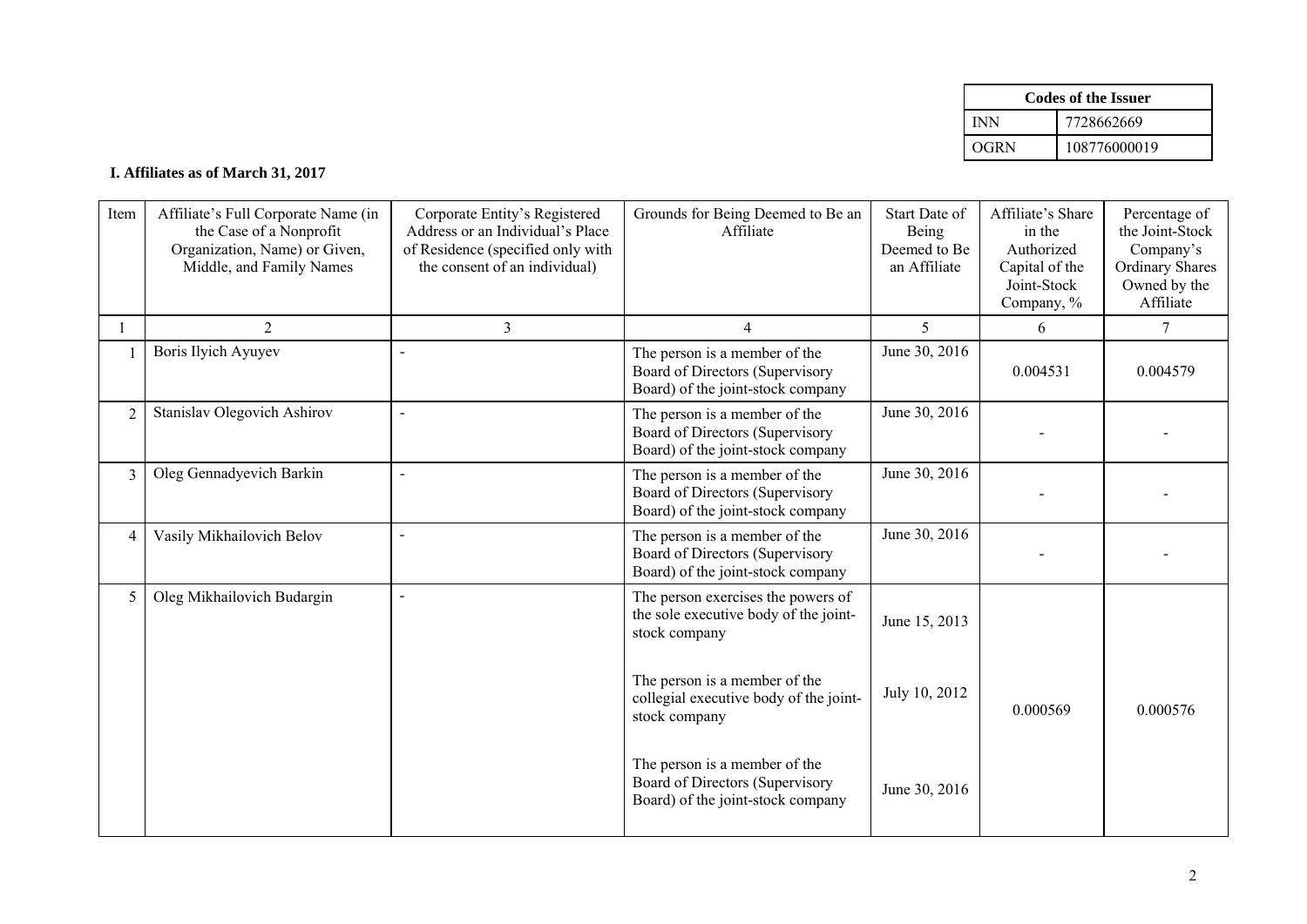|    |                                       |                          | The person is a member of the same<br>group of persons as the joint-stock<br>company                  | July 10, 2012        |  |
|----|---------------------------------------|--------------------------|-------------------------------------------------------------------------------------------------------|----------------------|--|
| 6  | Oleg Markovich Dubnov                 | $\blacksquare$           | The person is a member of the<br>Board of Directors (Supervisory<br>Board) of the joint-stock company | June 30, 2016        |  |
| 7  | Alexander Sergeyevich Kalinin         | $\blacksquare$           | The person is a member of the<br>Board of Directors (Supervisory<br>Board) of the joint-stock company | June 30, 2016        |  |
| 8  | Vyacheslav Mikhailovich<br>Kravchenko | $\sim$                   | The person is a member of the<br>Board of Directors (Supervisory<br>Board) of the joint-stock company | June 30, 2016        |  |
| 9  | Nikolay Dmitryevich Rogalev           | $\sim$                   | The person is a member of the<br>Board of Directors (Supervisory<br>Board) of the joint-stock company | June 30, 2016        |  |
| 10 | Andrey Yevgenyevich Murov             | $\overline{a}$           | The person is a member of the<br>Board of Directors (Supervisory<br>Board) of the joint-stock company | June 30, 2016        |  |
|    |                                       |                          | The person is a member of the same<br>group of persons as the joint-stock<br>company                  | November 11,<br>2013 |  |
| 11 | Alexander Valentinovich Novak         | $\sim$                   | The person is a member of the<br>Board of Directors (Supervisory<br>Board) of the joint-stock company | June 30, 2016        |  |
| 12 | Nikolay Radyevich Podguzov            | $\blacksquare$           | The person is a member of the<br>Board of Directors (Supervisory<br>Board) of the joint-stock company | June 30, 2016        |  |
| 13 | Mikhail Igorevich Poluboyarinov       | $\overline{a}$           | The person is a member of the<br>Board of Directors (Supervisory<br>Board) of the joint-stock company | June 30, 2016        |  |
| 14 | Sergey Ivanovich Shmatko              | $\overline{\phantom{a}}$ | The person is a member of the<br>Board of Directors (Supervisory<br>Board) of the joint-stock company | June 30, 2016        |  |
| 15 | Nikolay Grigoryevich Shulginov        | $\sim$                   | The person is a member of the<br>Board of Directors (Supervisory<br>Board) of the joint-stock company | June 30, 2016        |  |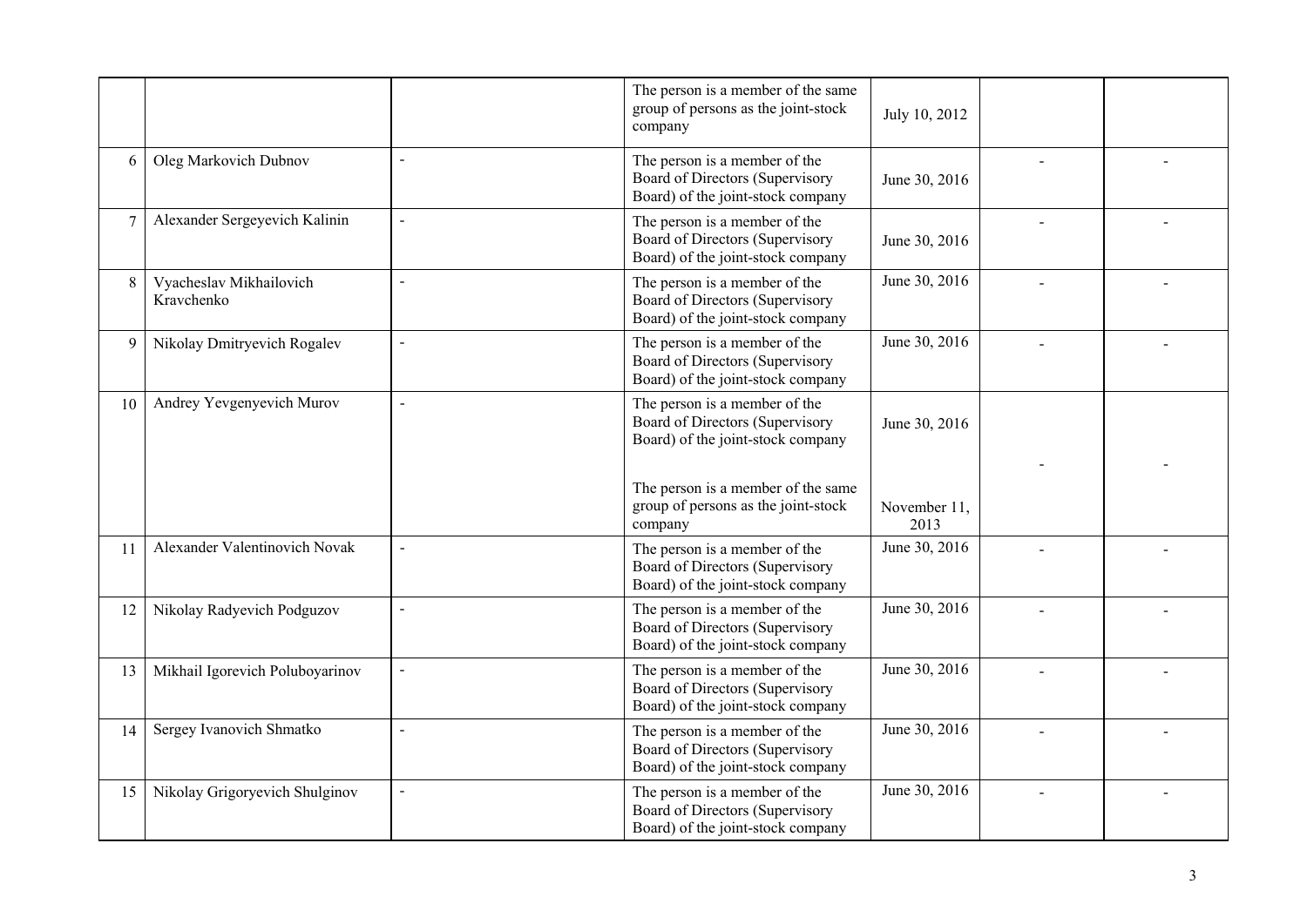| 16 | Nikolay Nikolayevich Varlamov                                                               | $\overline{a}$                                            | The person is a member of the<br>collegial executive body of the joint-<br>stock company                                                                                                                      | August 5,<br>2015    |  |
|----|---------------------------------------------------------------------------------------------|-----------------------------------------------------------|---------------------------------------------------------------------------------------------------------------------------------------------------------------------------------------------------------------|----------------------|--|
| 17 | Roman Nikolaevich Berdnikov                                                                 | $\overline{a}$                                            | The person is a member of the<br>collegial executive body of the joint-<br>stock company                                                                                                                      | October 5,<br>2012   |  |
|    |                                                                                             |                                                           | The person is a member of the same<br>group of persons as the joint-stock                                                                                                                                     | December 24,         |  |
|    |                                                                                             |                                                           | company                                                                                                                                                                                                       | 2015                 |  |
| 18 | Andrey Aleksandrovich Dyomin                                                                | $\overline{a}$                                            | The person is a member of the<br>collegial executive body of the joint-<br>stock company                                                                                                                      | July 4, 2013         |  |
| 19 | Valentin Yefimovich Mezhevich                                                               | $\overline{a}$                                            | The person is a member of the<br>collegial executive body of the joint-<br>stock company                                                                                                                      | November 12,<br>2013 |  |
| 20 | Federal Grid Company of Unified<br>Energy System, Public Joint-Stock<br>Company             | Russia, 117630, Moscow, ul.<br>Akademika Chelomeya, d. 5A | The joint-stock company may<br>control more than 20 percent of the<br>total number of votes attaching to<br>the shares (contributions, stakes)<br>comprising the authorized (share)<br>capital of such person | June 14, 2013        |  |
|    |                                                                                             |                                                           | The person is a member of the same<br>group of persons as the joint-stock<br>company                                                                                                                          | July 10, 2012        |  |
| 21 | Interregional Distribution Grid<br>Company of Centre, Public Joint-<br><b>Stock Company</b> | Moscow, Russia                                            | The joint-stock company may<br>control more than 20 percent of the<br>total number of votes attaching to<br>the shares (contributions, stakes)<br>comprising the authorized (share)<br>capital of such person | July 1, 2008         |  |
|    |                                                                                             |                                                           | The person is a member of the same<br>group of persons as the joint-stock<br>company                                                                                                                          | July 1, 2008         |  |
| 22 | Interregional Distribution Grid<br>Company of North-West, Public                            | Gatchina, Leningrad Region,<br>Russia                     | The joint-stock company may<br>control more than 20 percent of the                                                                                                                                            |                      |  |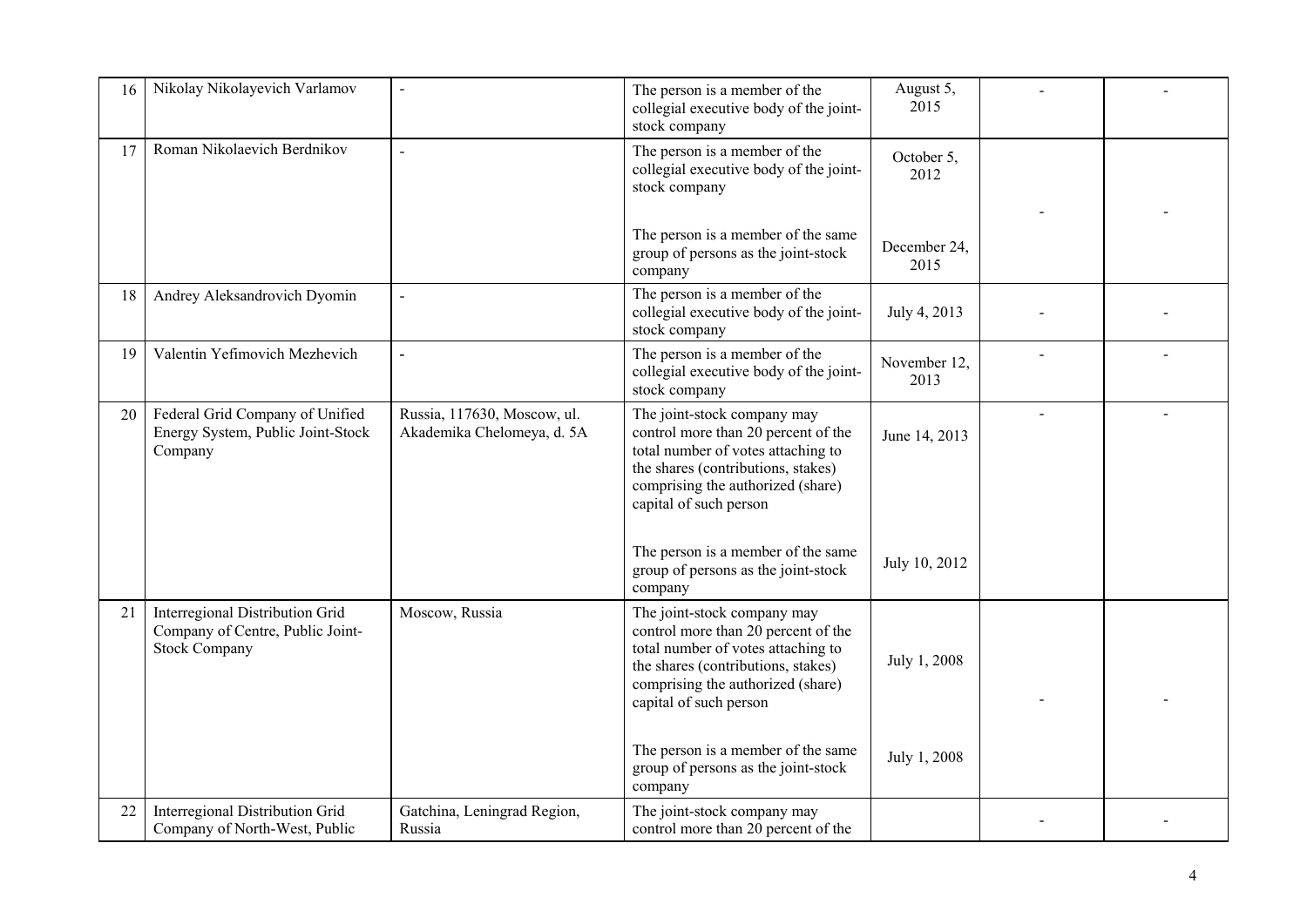|    | Joint Stock Company                                                                                     |                                                                    | total number of votes attaching to<br>the shares (contributions, stakes)<br>comprising the authorized (share)<br>capital of such person<br>The person is a member of the same                                 | July 1, 2008 |          |          |
|----|---------------------------------------------------------------------------------------------------------|--------------------------------------------------------------------|---------------------------------------------------------------------------------------------------------------------------------------------------------------------------------------------------------------|--------------|----------|----------|
|    |                                                                                                         |                                                                    | group of persons as the joint-stock<br>company                                                                                                                                                                | July 1, 2008 |          |          |
| 23 | Interregional Distribution Grid<br>Company of Urals, Joint Stock<br>Company                             | Russia, 620026, Yekaterinburg,<br>ul. Mamina-Sibiryaka, d. 140     | The joint-stock company may<br>control more than 20 percent of the<br>total number of votes attaching to<br>the shares (contributions, stakes)<br>comprising the authorized (share)<br>capital of such person | July 1, 2008 |          |          |
|    |                                                                                                         |                                                                    | The person is a member of the same<br>group of persons as the joint-stock<br>company                                                                                                                          | July 1, 2008 |          |          |
| 24 | Public Joint Stock Company<br>Interregional Distribution Grid<br>Company of Siberia                     | Russia, 660021, Krasnoyarsk, ul.<br>Bograda, 144a                  | The joint-stock company may<br>control more than 20 percent of the<br>total number of votes attaching to<br>the shares (contributions, stakes)<br>comprising the authorized (share)<br>capital of such person | July 1, 2008 | 0.000266 | 0.000269 |
|    |                                                                                                         |                                                                    | The person is a member of the same<br>group of persons as the joint-stock<br>company                                                                                                                          | July 1, 2008 |          |          |
| 25 | Interregional Distribution Grid<br>Company of Center and Volga<br>Region, Public Joint Stock<br>Company | Russia, 603950, Nizhni<br>Novgorod, ul. Rozhdestvenskaya,<br>d. 33 | The joint-stock company may<br>control more than 20 percent of the<br>total number of votes attaching to<br>the shares (contributions, stakes)<br>comprising the authorized (share)<br>capital of such person | July 1, 2008 |          |          |
|    |                                                                                                         |                                                                    | The person is a member of the same<br>group of persons as the joint-stock<br>company                                                                                                                          | July 1, 2008 | 0.001050 | 0.001061 |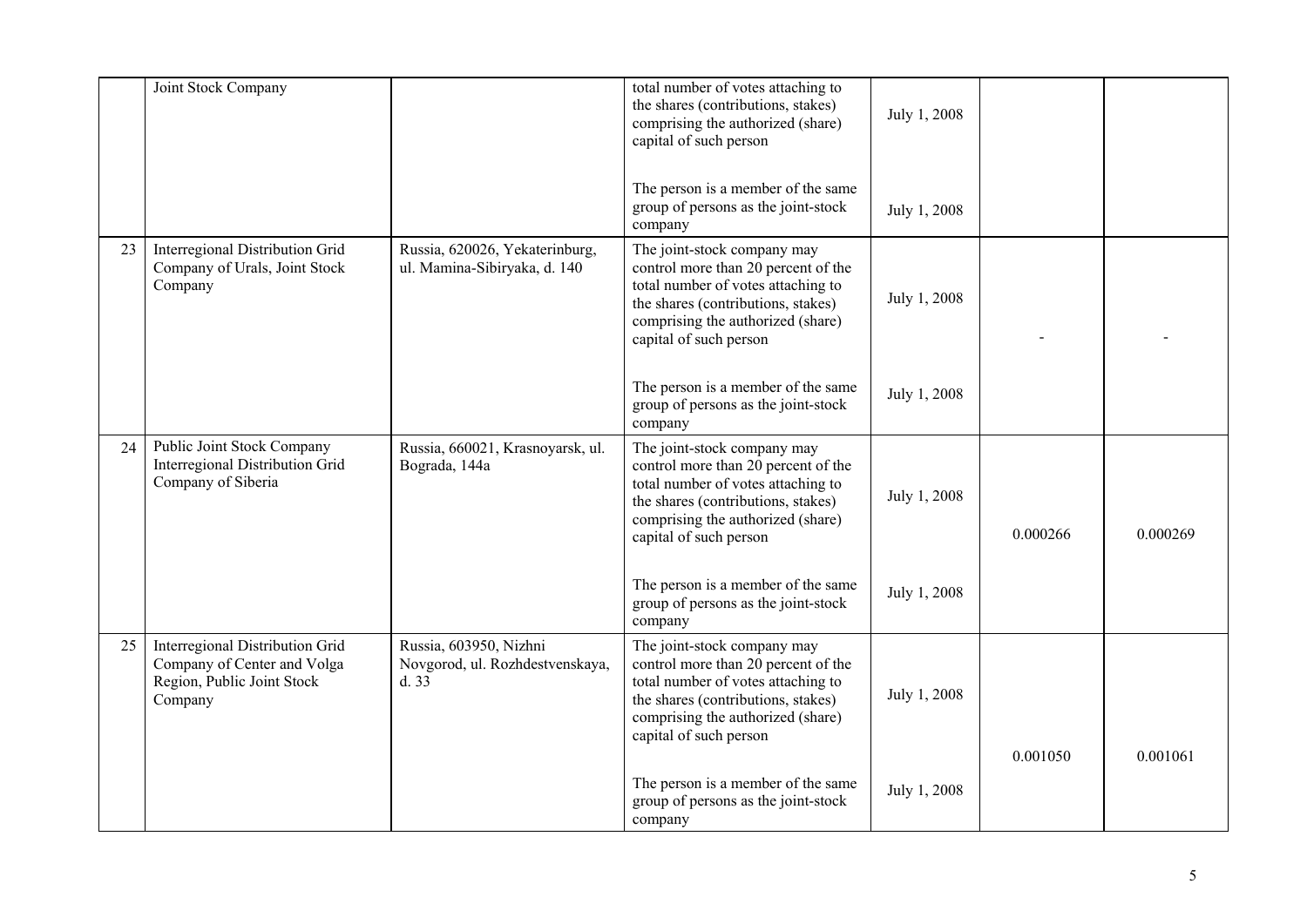| 26 | Interregional Distribution Grid<br>Company of South, Public Joint<br><b>Stock Company</b>      | Rostov-on-Don, Russia                                                                                        | The joint-stock company may<br>control more than 20 percent of the<br>total number of votes attaching to<br>the shares (contributions, stakes)<br>comprising the authorized (share)<br>capital of such person | July 1, 2008 |          |          |
|----|------------------------------------------------------------------------------------------------|--------------------------------------------------------------------------------------------------------------|---------------------------------------------------------------------------------------------------------------------------------------------------------------------------------------------------------------|--------------|----------|----------|
|    |                                                                                                |                                                                                                              | The person is a member of the same<br>group of persons as the joint-stock<br>company                                                                                                                          | July 1, 2008 |          |          |
| 27 | Interregional Distribution Grid<br>Company of Volga, Public Joint-<br><b>Stock Company</b>     | Saratov, Russia                                                                                              | The joint-stock company may<br>control more than 20 percent of the<br>total number of votes attaching to<br>the shares (contributions, stakes)<br>comprising the authorized (share)<br>capital of such person | July 1, 2008 | 0.000005 | 0.000005 |
|    |                                                                                                |                                                                                                              | The person is a member of the same<br>group of persons as the joint-stock<br>company                                                                                                                          | July 1, 2008 |          |          |
| 28 | Interregional Distribution Grid<br>Company of Northern Caucasus,<br>Public Joint-Stock Company | Russia, 357506, Stavropol<br>Territory, Pyatigorsk, village of<br>Energetik, ul. Podstantsionnaya, d.<br>13a | The joint-stock company may<br>control more than 20 percent of the<br>total number of votes attaching to<br>the shares (contributions, stakes)<br>comprising the authorized (share)<br>capital of such person | July 1, 2008 |          |          |
|    |                                                                                                |                                                                                                              | The person is a member of the same<br>group of persons as the joint-stock<br>company                                                                                                                          | July 1, 2008 |          |          |
| 29 | Joint Stock Company<br>Tyumenenergo                                                            | Surgut, Khanty-Mansijsk<br>Autonomous District - Yugra,<br>Tyumen Region, Russia                             | The joint-stock company may<br>control more than 20 percent of the<br>total number of votes attaching to<br>the shares (contributions, stakes)<br>comprising the authorized (share)<br>capital of such person | July 1, 2008 | 0.002521 |          |
|    |                                                                                                |                                                                                                              | The person is a member of the same                                                                                                                                                                            | July 1, 2008 |          |          |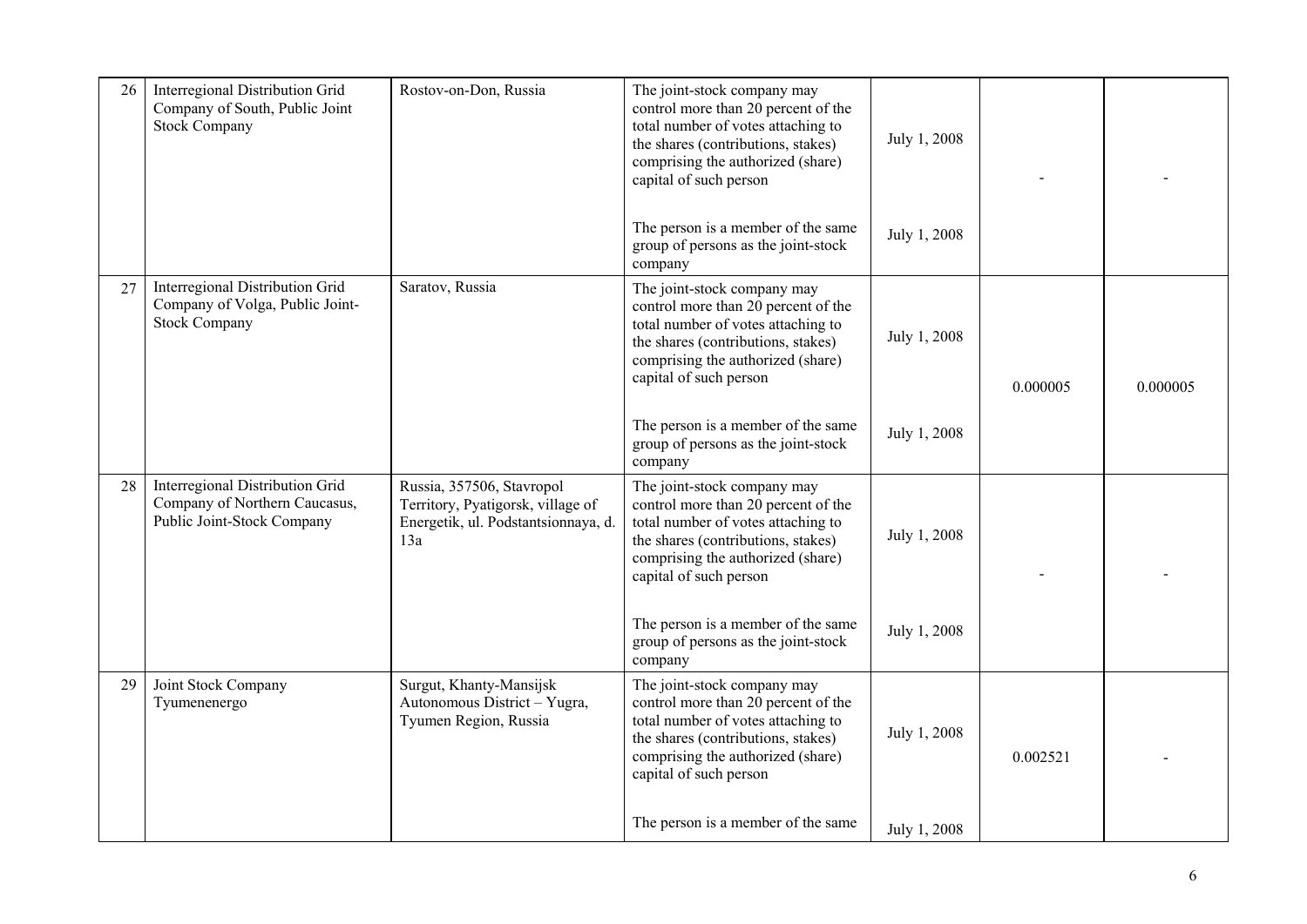|    |                                                                      |                          | group of persons as the joint-stock<br>company                                                                                                                                                                |              |  |
|----|----------------------------------------------------------------------|--------------------------|---------------------------------------------------------------------------------------------------------------------------------------------------------------------------------------------------------------|--------------|--|
| 30 | PUBLIC JOINT-STOCK<br><b>COMPANY LENENERGO</b>                       | Saint Petersburg, Russia | The joint-stock company may<br>control more than 20 percent of the<br>total number of votes attaching to<br>the shares (contributions, stakes)<br>comprising the authorized (share)<br>capital of such person | July 1, 2008 |  |
|    |                                                                      |                          | The person is a member of the same<br>group of persons as the joint-stock<br>company                                                                                                                          | July 1, 2008 |  |
| 31 | Public Joint-Stock Company<br>Moscow United Electric Grid<br>Company | Moscow, Russia           | The joint-stock company may<br>control more than 20 percent of the<br>total number of votes attaching to<br>the shares (contributions, stakes)<br>comprising the authorized (share)<br>capital of such person | July 1, 2008 |  |
|    |                                                                      |                          | The person is a member of the same<br>group of persons as the joint-stock<br>company                                                                                                                          | July 1, 2008 |  |
| 32 | Yantarenergo Joint-Stock Company                                     | Kaliningrad, Russia      | The joint-stock company may<br>control more than 20 percent of the<br>total number of votes attaching to<br>the shares (contributions, stakes)<br>comprising the authorized (share)<br>capital of such person | July 1, 2008 |  |
|    |                                                                      |                          | The person is a member of the same<br>group of persons as the joint-stock<br>company                                                                                                                          | July 1, 2008 |  |
| 33 | JOINT STOCK COMPANY<br>NORTH-WEST ENERGY<br>MANAGING COMPANY         | Saint Petersburg, Russia | The joint-stock company may<br>control more than 20 percent of the<br>total number of votes attaching to<br>the shares (contributions, stakes)<br>comprising the authorized (share)<br>capital of such person | July 1, 2008 |  |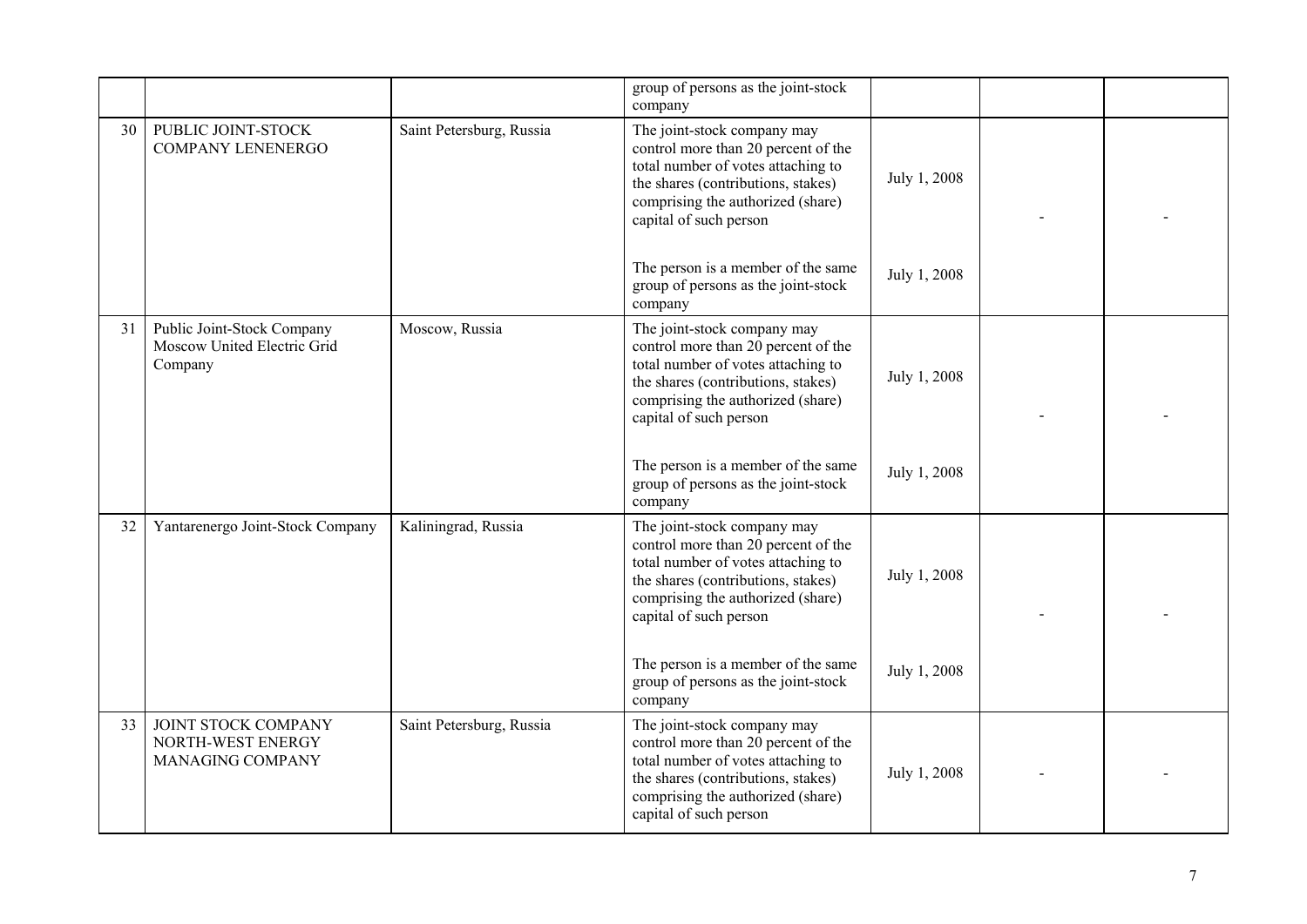|    |                                                               |                                                  | The person is a member of the same<br>group of persons as the joint-stock<br>company                                                                                                                          | July 1, 2008 |          |          |
|----|---------------------------------------------------------------|--------------------------------------------------|---------------------------------------------------------------------------------------------------------------------------------------------------------------------------------------------------------------|--------------|----------|----------|
| 34 | Dagestan Energy Supply Company,<br>Public Joint-Stock Company | Makhachkala, Republic of<br>Dagestan, Russia     | The joint-stock company may<br>control more than 20 percent of the<br>total number of votes attaching to<br>the shares (contributions, stakes)<br>comprising the authorized (share)<br>capital of such person | July 1, 2008 |          |          |
|    |                                                               |                                                  | The person is a member of the same<br>group of persons as the joint-stock<br>company                                                                                                                          | July 1, 2008 |          |          |
| 35 | Kabardino-Balkarian Energy Supply<br>Joint-Stock Company      | Nalchik, Kabardino-Balkarian<br>Republic, Russia | The joint-stock company may<br>control more than 20 percent of the<br>total number of votes attaching to<br>the shares (contributions, stakes)<br>comprising the authorized (share)<br>capital of such person | July 1, 2008 |          |          |
|    |                                                               |                                                  | The person is a member of the same<br>group of persons as the joint-stock<br>company                                                                                                                          | July 1, 2008 |          |          |
| 36 | Joint-Stock Company Karachaevo-<br>Cherkesskenergo            | Cherkessk, Karachay-Cherkess<br>Republic, Russia | The joint-stock company may<br>control more than 20 percent of the<br>total number of votes attaching to<br>the shares (contributions, stakes)<br>comprising the authorized (share)<br>capital of such person | July 1, 2008 | 0.000060 | 0.000060 |
|    |                                                               |                                                  | The person is a member of the same<br>group of persons as the joint-stock<br>company                                                                                                                          | July 1, 2008 |          |          |
| 37 | Kalmenergosbyt Joint-Stock<br>Company                         | Elista, Republic of Kalmykia,<br>Russia          | The joint-stock company may<br>control more than 20 percent of the<br>total number of votes attaching to<br>the shares (contributions, stakes)                                                                | July 1, 2008 |          |          |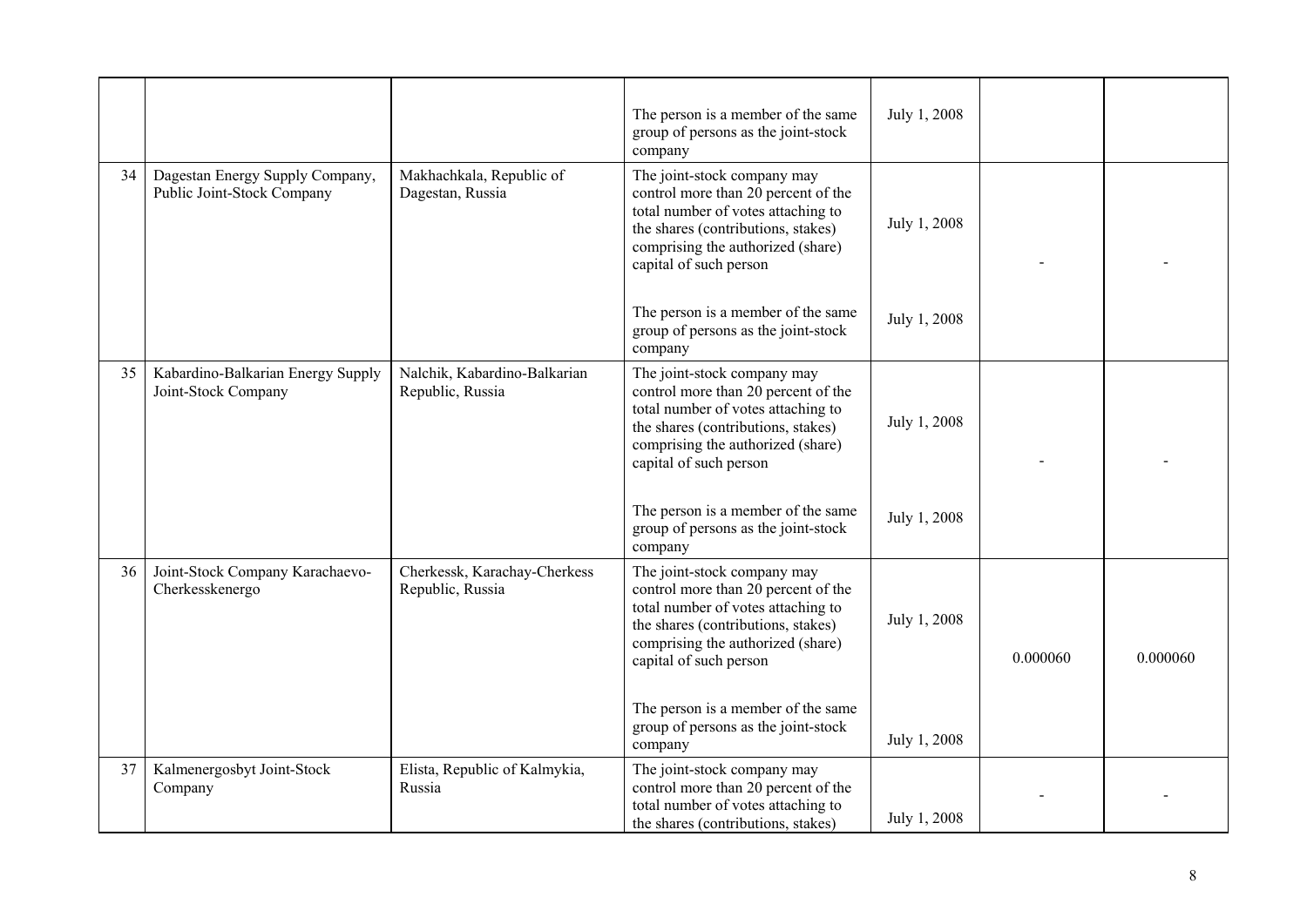|    |                                                                       |                          | comprising the authorized (share)<br>capital of such person                                                                                                                                                   |               |          |          |
|----|-----------------------------------------------------------------------|--------------------------|---------------------------------------------------------------------------------------------------------------------------------------------------------------------------------------------------------------|---------------|----------|----------|
|    |                                                                       |                          | The person is a member of the same<br>group of persons as the joint-stock<br>company                                                                                                                          | July 1, 2008  |          |          |
| 38 | Joint Stock Company Power Grid<br><b>Optical Networks Engineering</b> | Moscow, Russia           | The joint-stock company may<br>control more than 20 percent of the<br>total number of votes attaching to<br>the shares (contributions, stakes)<br>comprising the authorized (share)<br>capital of such person | July 1, 2008  | 0.000338 | 0.000341 |
|    |                                                                       |                          | The person is a member of the same<br>group of persons as the joint-stock<br>company                                                                                                                          | July 1, 2008  |          |          |
| 39 | Joint-Stock Company Saint<br>Petersburg Power Grid                    | Saint Petersburg, Russia | The person is a member of the same<br>group of persons as the joint-stock<br>company                                                                                                                          | June 30, 2015 |          |          |
| 40 | Joint-Stock Company Petrodvorets<br><b>Electric Company</b>           | Saint Petersburg, Russia | The person is a member of the same<br>group of persons as the joint-stock<br>company                                                                                                                          | June 30, 2015 |          |          |
| 41 | Engineering Center UES Real Estate<br>Joint-Stock Company             | Moscow, Russia           | The joint-stock company may<br>control more than 20 percent of the<br>total number of votes attaching to<br>the shares (contributions, stakes)<br>comprising the authorized (share)<br>capital of such person | July 1, 2008  |          |          |
|    |                                                                       |                          | The person is a member of the same<br>group of persons as the joint-stock<br>company                                                                                                                          | July 1, 2008  |          |          |
| 42 | Public-Stock Company Tomsk<br>Distribution Company                    | Tomsk, Russia            | The joint-stock company may<br>control more than 20 percent of the<br>total number of votes attaching to<br>the shares (contributions, stakes)<br>comprising the authorized (share)<br>capital of such person | July 1, 2008  |          |          |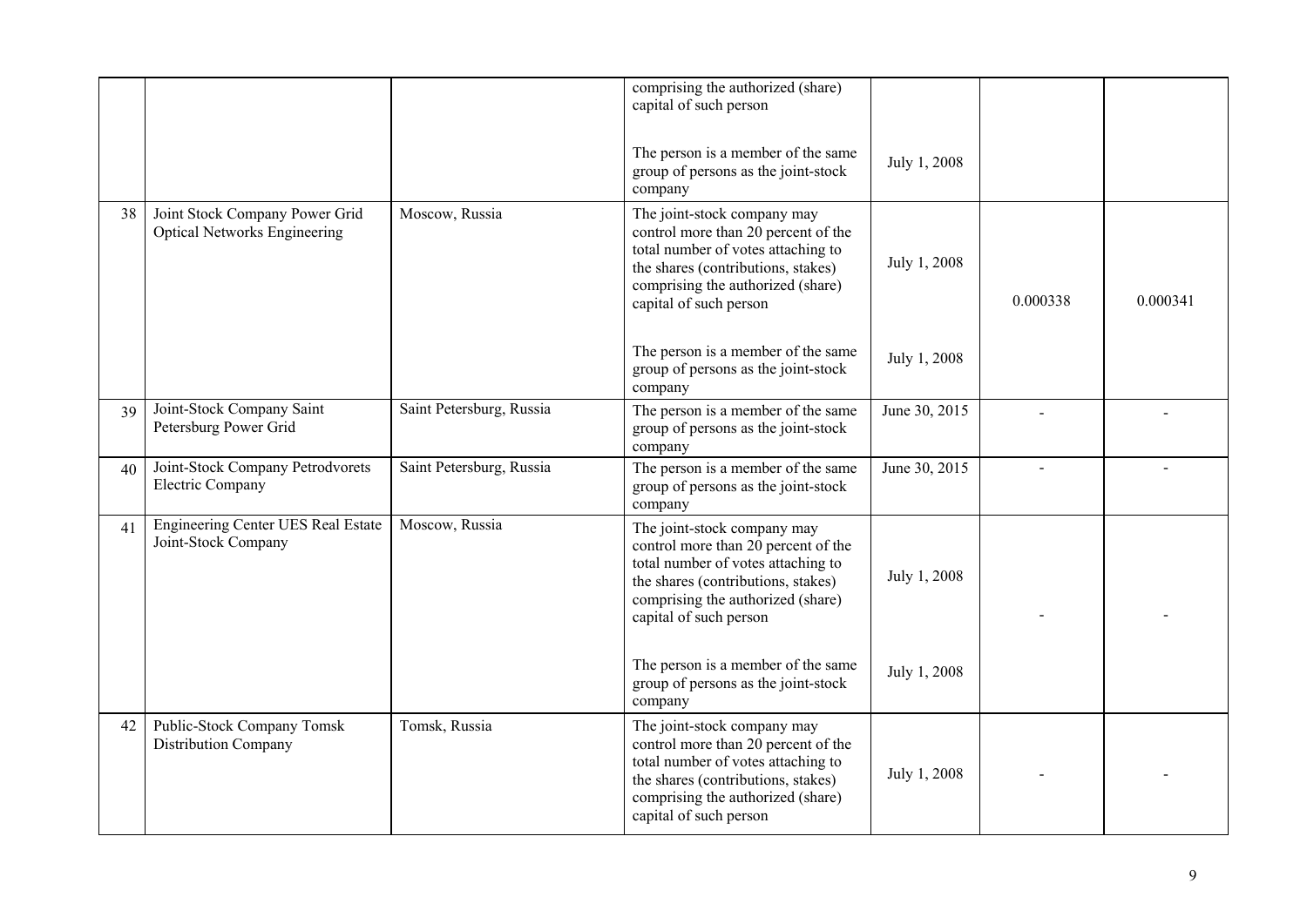|    |                                                                                              |                                                               | The person is a member of the same<br>group of persons as the joint-stock<br>company                                                                                                                          | July 1, 2008 |  |
|----|----------------------------------------------------------------------------------------------|---------------------------------------------------------------|---------------------------------------------------------------------------------------------------------------------------------------------------------------------------------------------------------------|--------------|--|
| 43 | Joint-Stock Company Technical<br><b>Customer Center</b>                                      | Moscow, Russia                                                | The joint-stock company may<br>control more than 20 percent of the<br>total number of votes attaching to<br>the shares (contributions, stakes)<br>comprising the authorized (share)<br>capital of such person | July 1, 2008 |  |
|    |                                                                                              |                                                               | The person is a member of the same<br>group of persons as the joint-stock<br>company                                                                                                                          | July 1, 2008 |  |
| 44 | Joint-Stock Company Association<br>VNIPIENERGOPROM                                           | Russia, 105094, Moscow,<br>Semyonovskaya nab., d. 2/1         | The joint-stock company may<br>control more than 20 percent of the<br>total number of votes attaching to<br>the shares (contributions, stakes)<br>comprising the authorized (share)<br>capital of such person | July 1, 2008 |  |
|    |                                                                                              |                                                               | The person is a member of the same<br>group of persons as the joint-stock<br>company                                                                                                                          | July 1, 2008 |  |
| 45 | Special Design Bureau of Heat<br>Power Engineering Equipment VTI<br>Open Joint-Stock Company | Russia, 115280, Moscow, 3<br>Avtozavodsky pr-d, d. 4, korp. 1 | The joint-stock company may<br>control more than 20 percent of the<br>total number of votes attaching to<br>the shares (contributions, stakes)<br>comprising the authorized (share)<br>capital of such person | July 1, 2008 |  |
|    |                                                                                              |                                                               | The person is a member of the same<br>group of persons as the joint-stock<br>company                                                                                                                          | July 1, 2008 |  |
| 46 | Tyvaenergosbyt Joint-Stock<br>Company                                                        | Kyzyl, Republic of Tyva, Russia                               | The joint-stock company may<br>control more than 20 percent of the<br>total number of votes attaching to<br>the shares (contributions, stakes)                                                                | July 1, 2008 |  |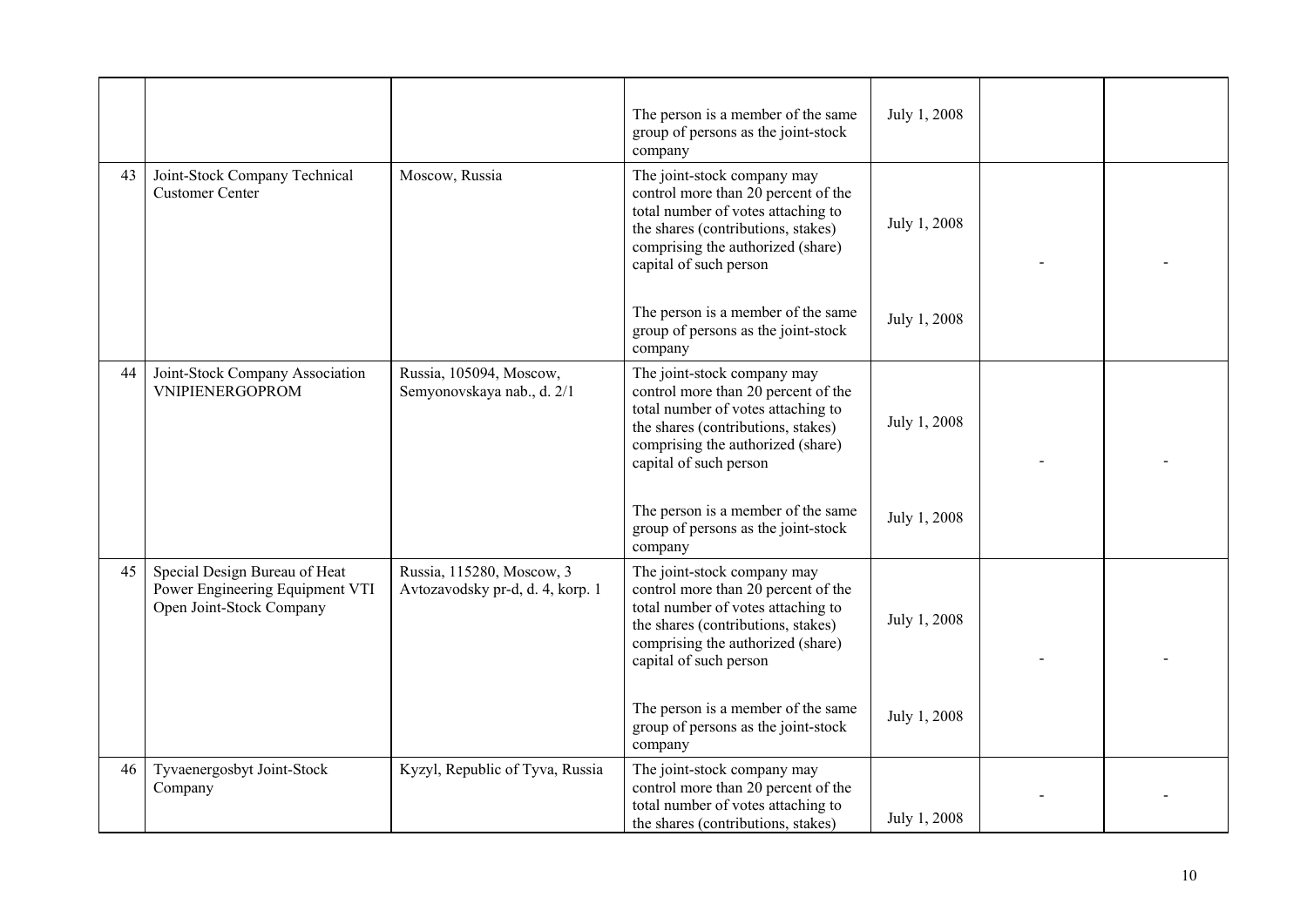|    |                                                               |                                                          | comprising the authorized (share)<br>capital of such person                                                                                                                                                   |              |  |
|----|---------------------------------------------------------------|----------------------------------------------------------|---------------------------------------------------------------------------------------------------------------------------------------------------------------------------------------------------------------|--------------|--|
|    |                                                               |                                                          | The person is a member of the same<br>group of persons as the joint-stock<br>company                                                                                                                          | July 1, 2008 |  |
| 47 | Ingushenergo, Joint-Stock Company                             | Nazran, Republic of Ingushetia,<br>Russia                | The joint-stock company may<br>control more than 20 percent of the<br>total number of votes attaching to<br>the shares (contributions, stakes)<br>comprising the authorized (share)<br>capital of such person | July 1, 2008 |  |
|    |                                                               |                                                          | The person is a member of the same<br>group of persons as the joint-stock<br>company                                                                                                                          | July 1, 2008 |  |
| 48 | Kuban Power and Electrification<br>Public Joint Stock Company | Krasnodar, Russia                                        | The joint-stock company may<br>control more than 20 percent of the<br>total number of votes attaching to<br>the shares (contributions, stakes)<br>comprising the authorized (share)<br>capital of such person | July 1, 2008 |  |
|    |                                                               |                                                          | The person is a member of the same<br>group of persons as the joint-stock<br>company                                                                                                                          | July 1, 2008 |  |
| 49 | Sevkavkazenergo Energy Supply<br>Company, Joint-Stock Company | Vladikavkaz, Republic of North<br>Ossetia-Alania, Russia | The joint-stock company may<br>control more than 20 percent of the<br>total number of votes attaching to<br>the shares (contributions, stakes)<br>comprising the authorized (share)<br>capital of such person | July 1, 2008 |  |
|    |                                                               |                                                          | The person is a member of the same<br>group of persons as the joint-stock<br>company                                                                                                                          | July 1, 2008 |  |
| 50 | Chechenenergo, Joint-Stock<br>Company                         | Russia, 364051, Chechen<br>Republic, Grozny,             | The joint-stock company may<br>control more than 20 percent of the                                                                                                                                            |              |  |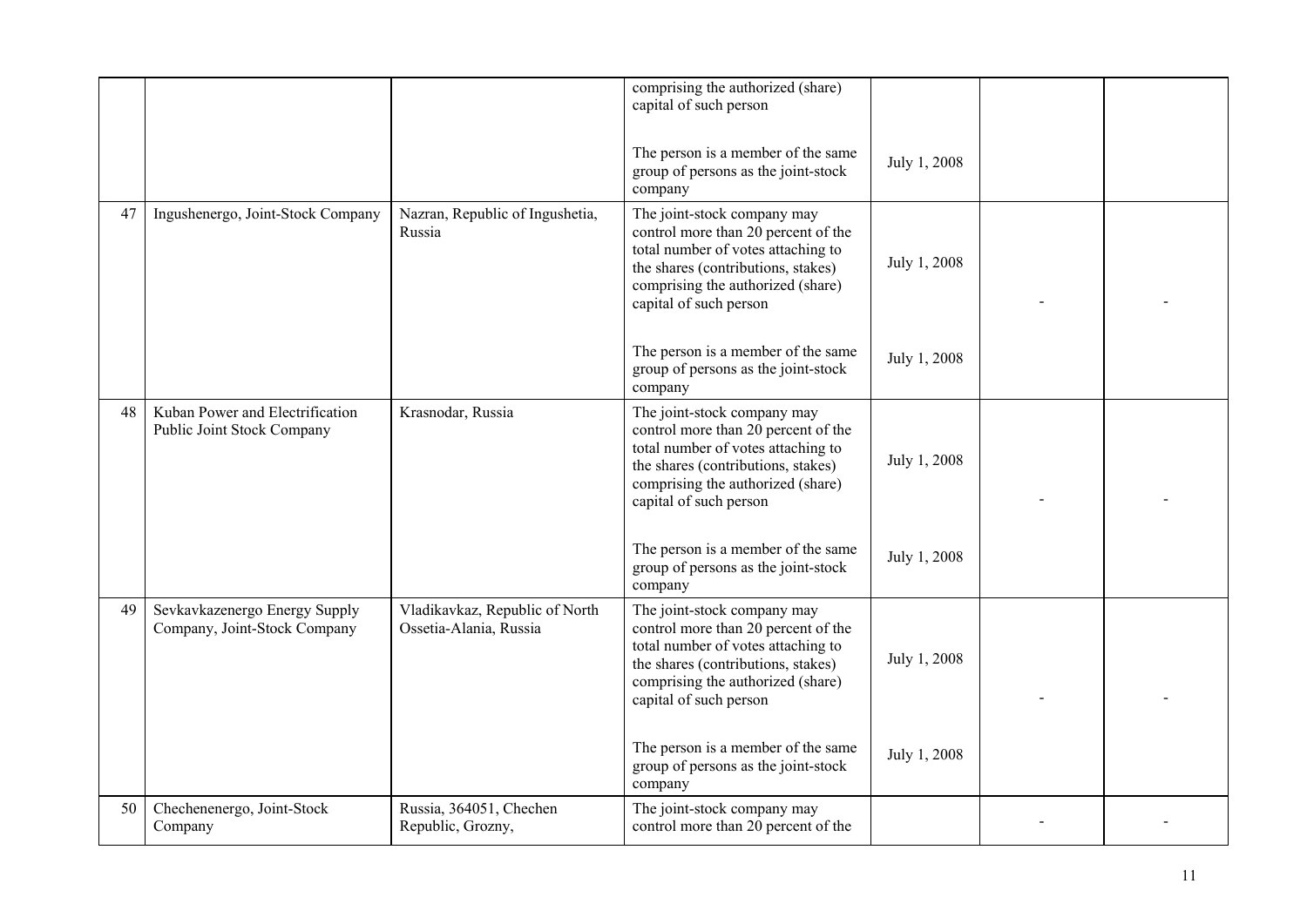|    |                                                                                                                                                                                             | Staropromyslovskoye shosse, d. 6                                                 | total number of votes attaching to<br>the shares (contributions, stakes)<br>comprising the authorized (share)<br>capital of such person                                                                       | December 18,<br>2008 |  |
|----|---------------------------------------------------------------------------------------------------------------------------------------------------------------------------------------------|----------------------------------------------------------------------------------|---------------------------------------------------------------------------------------------------------------------------------------------------------------------------------------------------------------|----------------------|--|
|    |                                                                                                                                                                                             |                                                                                  | The person is a member of the same<br>group of persons as the joint-stock<br>company                                                                                                                          | December 18.<br>2008 |  |
| 51 | Joint Stock Company<br><b>NURENERGO</b>                                                                                                                                                     | Russia, 364051, Chechen<br>Republic, Grozny,<br>Staropromyslovskoye shosse, d. 6 | The joint-stock company may<br>control more than 20 percent of the<br>total number of votes attaching to<br>the shares (contributions, stakes)<br>comprising the authorized (share)<br>capital of such person | July 1, 2008         |  |
|    |                                                                                                                                                                                             |                                                                                  | The person is a member of the same<br>group of persons as the joint-stock<br>company                                                                                                                          | July 1, 2008         |  |
| 52 | Joint Stock Company North-West<br>Power Engineering Center                                                                                                                                  | Russia, 191036, Saint Petersburg,<br>Nevsky prospekt, d. 111/3                   | The joint-stock company may<br>control more than 20 percent of the<br>total number of votes attaching to<br>the shares (contributions, stakes)<br>comprising the authorized (share)<br>capital of such person | July 1, 2008         |  |
| 53 | Joint-Stock Company Volga Power<br><b>Engineering Center</b>                                                                                                                                | Russia, 443010, Samara, ul.<br>Krasnoarmeyskaya, d. 1                            | The joint-stock company may<br>control more than 20 percent of the<br>total number of votes attaching to<br>the shares (contributions, stakes)<br>comprising the authorized (share)<br>capital of such person | July 1, 2008         |  |
| 54 | Urals Power Engineering Company<br>Joint-Stock Company -<br>URALVNIPIENERGOPROM,<br>Uralselenergoproekt, UralTEP,<br>UralORGRES, UralVTI,<br>Uralenergosetproekt,<br>Chelyabenergosetproekt | Russia, 620075, Yekaterinburg,<br>ul. Pervomaiskaya, d. 56                       | The joint-stock company may<br>control more than 20 percent of the<br>total number of votes attaching to<br>the shares (contributions, stakes)<br>comprising the authorized (share)<br>capital of such person | July 1, 2008         |  |
| 55 | Joint-Stock Company<br>G. M. Krzhizhanovsky Power                                                                                                                                           | Russia, 119991, Moscow,<br>Leninsky prospekt, d. 19                              | The joint-stock company may<br>control more than 20 percent of the                                                                                                                                            | July 1, 2008         |  |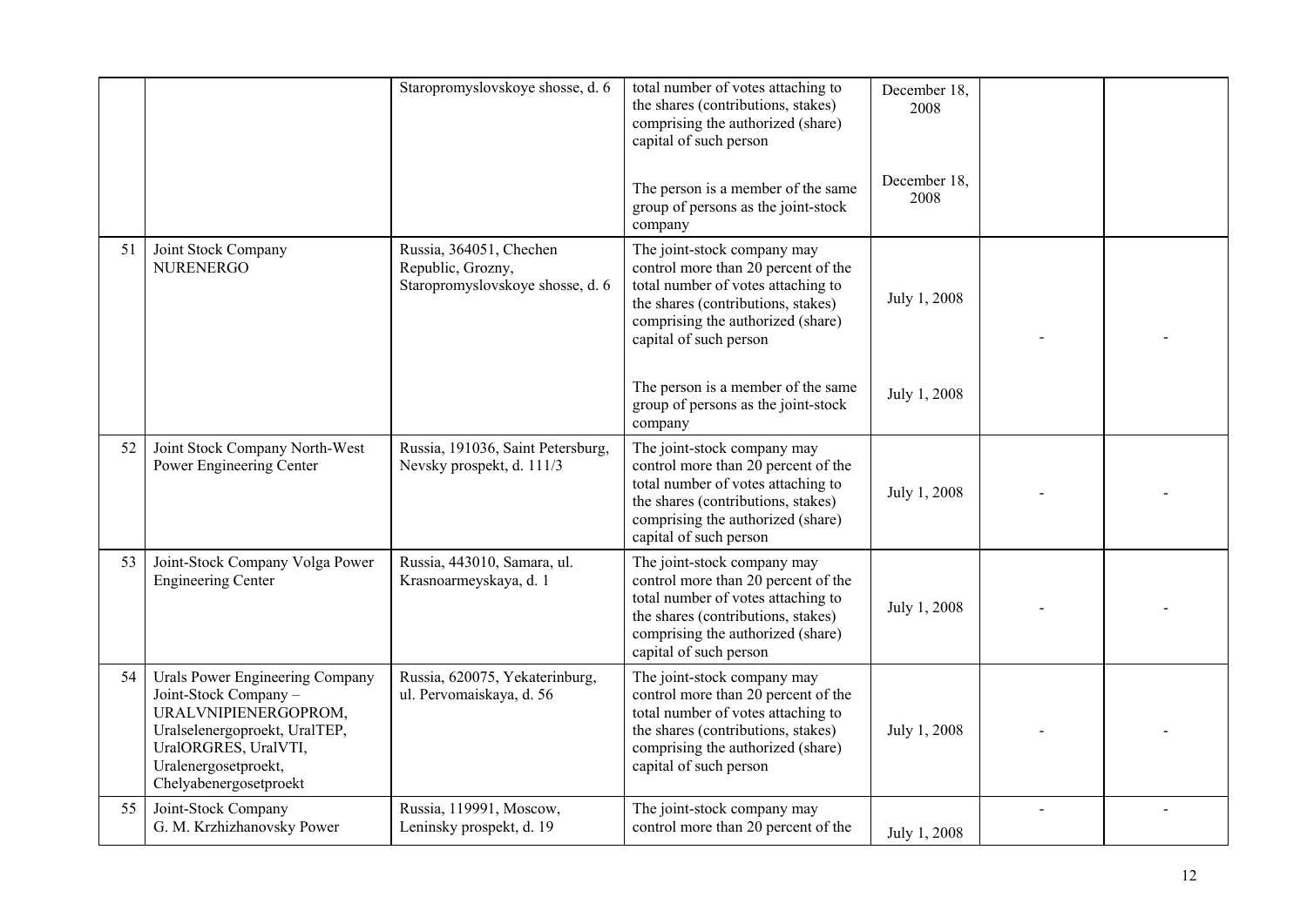|    | <b>Engineering Institute</b>                                                                        |                                                                                                   | total number of votes attaching to<br>the shares (contributions, stakes)<br>comprising the authorized (share)<br>capital of such person                                                                       |                      |  |
|----|-----------------------------------------------------------------------------------------------------|---------------------------------------------------------------------------------------------------|---------------------------------------------------------------------------------------------------------------------------------------------------------------------------------------------------------------|----------------------|--|
|    |                                                                                                     |                                                                                                   | The person is a member of the same<br>group of persons as the joint-stock<br>company                                                                                                                          | July 10, 2012        |  |
| 56 | Grozenergo Open Joint-Stock<br>Company for Energy and<br>Electrification of the Chechen<br>Republic | Russia, 364000, Chechen<br>Republic, Grozny,<br>Staropromyslovskoye shosse, d. 6                  | The joint-stock company may<br>control more than 20 percent of the<br>total number of votes attaching to<br>the shares (contributions, stakes)<br>comprising the authorized (share)<br>capital of such person | July 1, 2008         |  |
| 57 | Energetik Sanatorium Joint-Stock<br>Company                                                         | Russia, 392515, Tambov Region,<br>industrial settlement of Novaya<br>Lyada, ul. Sanatornaya, d. 1 | The person is a member of the same<br>group of persons as the joint-stock<br>company                                                                                                                          | July 1, 2008         |  |
| 58 | Pskovenergoagent Open Joint-Stock<br>Company                                                        | Russia, 180006, Pskov, ul. Staro-<br>Tekstilnaya, d. 32                                           | The person is a member of the same<br>group of persons as the joint-stock<br>company                                                                                                                          | July 1, 2008         |  |
| 59 | Pskovenergosbyt Open Joint-Stock<br>Company                                                         | Russia, 180000, Pskov, ul.<br>Zavodskaya, d. 24                                                   | The person is a member of the same<br>group of persons as the joint-stock<br>company                                                                                                                          | July 1, 2008         |  |
| 60 | Lesnaya Skazka Open Joint-Stock<br>Company                                                          | Russia, Republic of Karelia,<br>Pryazha District, village of<br>Sjargilahta                       | The person is a member of the same<br>group of persons as the joint-stock<br>company                                                                                                                          | July 1, 2008         |  |
| 61 | Joint Stock Company Electric<br>Network Company of Ekaterinburg                                     | Yekaterinburg, Russia                                                                             | The person is a member of the same<br>group of persons as the joint-stock<br>company                                                                                                                          | July 1, 2008         |  |
| 62 | Sibirelektrosetservis Joint-Stock<br>Company                                                        | Russia, 660062, Krasnoyarsk, ul.<br>Vilskogo, d. 7                                                | The person is a member of the same<br>group of persons as the joint-stock<br>company                                                                                                                          | July 1, 2008         |  |
| 63 | Sotssfera Joint-Stock Company                                                                       | Chernoluchye, Omsk District,<br>Omsk Region, Russia                                               | The person is a member of the same<br>group of persons as the joint-stock<br>company                                                                                                                          | July 1, 2008         |  |
| 64 | Energoservis Yuga Joint-Stock<br>Company                                                            | Russia, 344002, Rostov-on-Don,<br>ul. Bolshaya Sadovaya, d. 49                                    | The person is a member of the same<br>group of persons as the joint-stock<br>company                                                                                                                          | December 30,<br>2010 |  |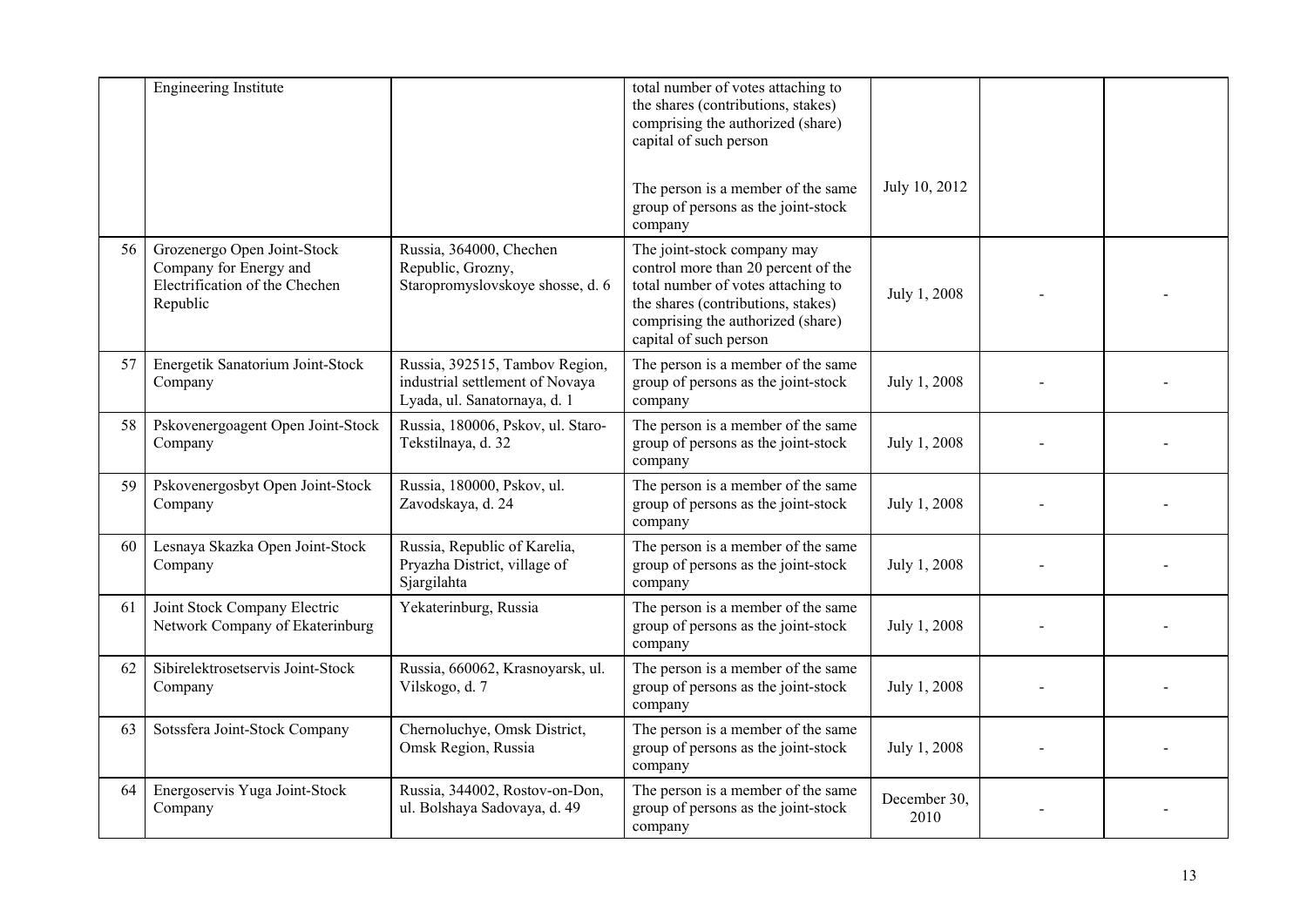| 65 | <b>Energy Efficient Technologies</b><br><b>Interregional Energy Service</b><br>Company Open Joint-Stock<br>Company | Russia, 603155, Nizhni<br>Novgorod, ul. Proviantskaya, d. 6                                        | The person is a member of the same<br>group of persons as the joint-stock<br>company | December 31,<br>2010 |  |
|----|--------------------------------------------------------------------------------------------------------------------|----------------------------------------------------------------------------------------------------|--------------------------------------------------------------------------------------|----------------------|--|
| 66 | Tyvaenergo Joint-Stock Company                                                                                     | Kyzyl, Republic of Tyva, Russia                                                                    | The person is a member of the same<br>group of persons as the joint-stock<br>company | July 1, 2008         |  |
| 67 | Svet Closed Joint-Stock Company                                                                                    | Russia, 606440, Nizhni Novgorod<br>Region, Bor, ul. Lunacharskogo,<br>d.8                          | The person is a member of the same<br>group of persons as the joint-stock<br>company | July 1, 2008         |  |
| 68 | Berendeyevskoye Open Joint-Stock<br>Company                                                                        | Russia, 606241, Nizhni Novgorod<br>Region, Lyskovo District, village<br>of Berendeyevka            | The person is a member of the same<br>group of persons as the joint-stock<br>company | July 1, 2008         |  |
| 69 | Avtotransportnoye Khozyaystvo<br>Open Joint-Stock Company                                                          | Russia, Kirov Region, Orichi<br>District, village of Orichi, ul.<br>Yuzhnaya, d. 50                | The person is a member of the same<br>group of persons as the joint-stock<br>company | July 1, 2008         |  |
| 70 | Energetik Sanatorium-Preventorium<br>Open Joint-Stock Company                                                      | Russia, Udmurtian Republic,<br>Izhevsk, ul. Aviatsionnaya, d. 10                                   | The person is a member of the same<br>group of persons as the joint-stock<br>company | July 1, 2008         |  |
| 71 | Kaliningrad Generation Company<br>Open Joint-Stock Company                                                         | Russia, Kaliningrad, ul. Pravaya<br>Naberezhnaya, d. 10A                                           | The person is a member of the same<br>group of persons as the joint-stock<br>company | July 1, 2008         |  |
| 72 | Yantarenergosbyt Open Joint-Stock<br>Company                                                                       | Russia, Kaliningrad, ul. Darvina,<br>d.10                                                          | The person is a member of the same<br>group of persons as the joint-stock<br>company | July 1, 2008         |  |
| 73 | Energetik Recreation Center Joint-<br><b>Stock Company</b>                                                         | Russia, 352818, Krasnodar<br>Territory, Tuapse District, village<br>of Shepsi, ul. Shkolnaya, d. 3 | The person is a member of the same<br>group of persons as the joint-stock<br>company | July 1, 2008         |  |
| 74 | Sokolovskoye Agricultural<br>Enterprise Joint-Stock Company                                                        | Russia, Novoshakhtinsk, village<br>of Sokolovo-Kundryuchensky, ul.<br>Kurskaya, d. 32              | The person is a member of the same<br>group of persons as the joint-stock<br>company | July 1, 2008         |  |
| 75 | A. A. Grechko Agricultural<br>Enterprise Open Joint-Stock<br>Company                                               | Russia, Rostov Region,<br>Kuibyshevo District, village of<br>Kuibyshevo, ul. Teatralnaya, d. 21    | The person is a member of the same<br>group of persons as the joint-stock<br>company | July 1, 2008         |  |
| 76 | Lenenergospetsremont Joint-Stock<br>Company                                                                        | Saint Petersburg, Russia                                                                           | The person is a member of the same<br>group of persons as the joint-stock<br>company | July 1, 2008         |  |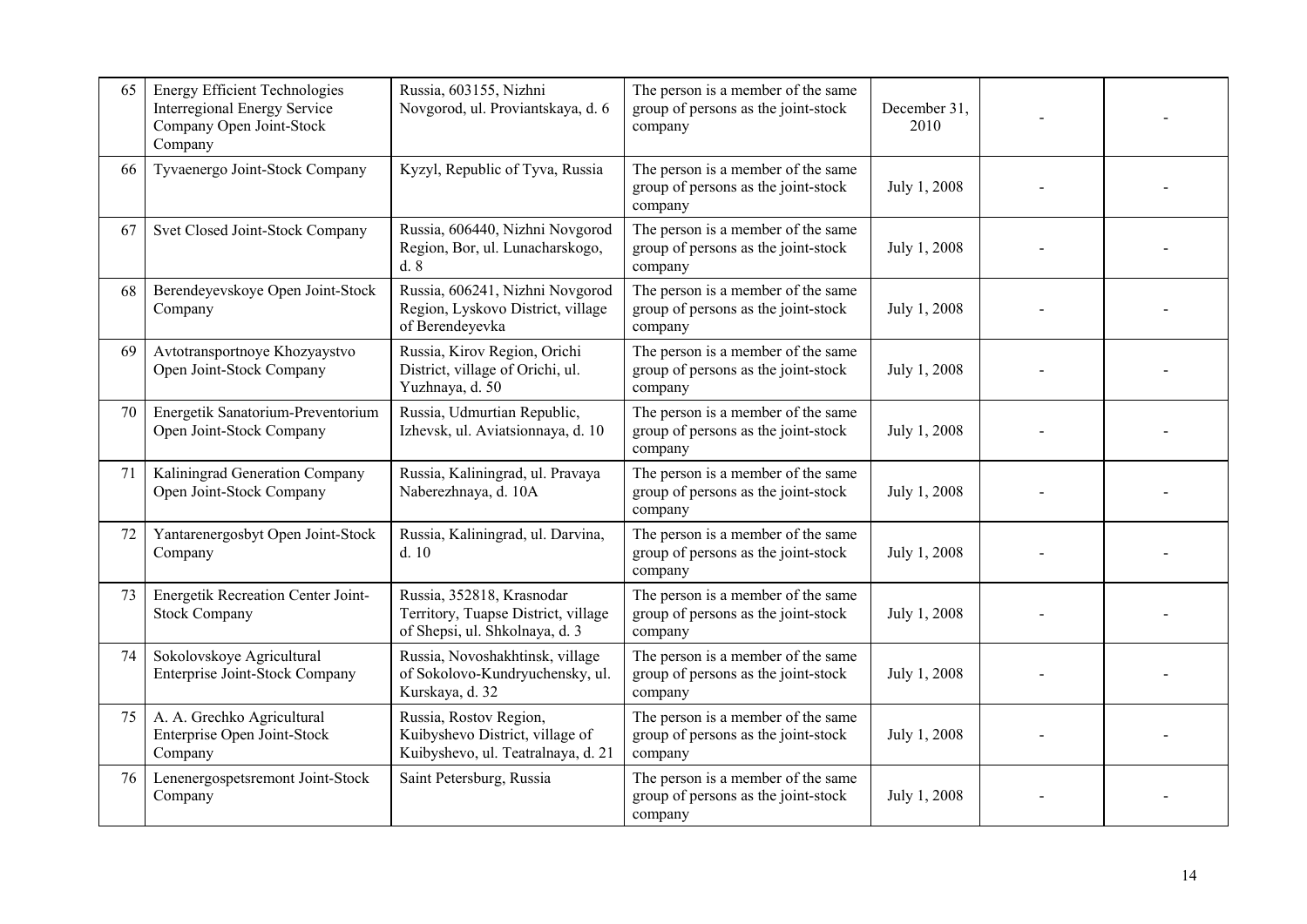| 77 | Sotsialnaya Sfera - M Joint-Stock<br>Company                         | Saransk, Republic of Mordovia,<br>Russia                                                      | The person is a member of the same<br>group of persons as the joint-stock<br>company | July 1, 2008         |  |
|----|----------------------------------------------------------------------|-----------------------------------------------------------------------------------------------|--------------------------------------------------------------------------------------|----------------------|--|
| 78 | Chuvashia Trucking Company<br>Joint-Stock Company                    | Russia, 429954,<br>Novocheboksarsk, ul.<br>Promyshlennaya, d. 21                              | The person is a member of the same<br>group of persons as the joint-stock<br>company | July 1, 2008         |  |
| 79 | Solnechny Sanatorium-<br>Preventorium Joint-Stock Company            | Russia, 460023, Orenburg, ul.<br>Turbinnaya, d. 58                                            | The person is a member of the same<br>group of persons as the joint-stock<br>company | July 1, 2008         |  |
| 80 | Moskabelsetmontazh Open Joint-<br><b>Stock Company</b>               | Russia, 115088, Moscow, ul.<br>Yuzhnoportovaya, d. 17                                         | The person is a member of the same<br>group of persons as the joint-stock<br>company | July 1, 2008         |  |
| 81 | Moskabelenergoremont Open Joint-<br><b>Stock Company</b>             | Russia, 111539, Moscow, ul.<br>Reutovskaya, d. 7B                                             | The person is a member of the same<br>group of persons as the joint-stock<br>company | July 1, 2008         |  |
| 82 | <b>Electrical Equipment Repair Works</b><br>Open Joint-Stock Company | Russia, 152201, Moscow,<br>Starokashirskoye shosse, d. 4a                                     | The person is a member of the same<br>group of persons as the joint-stock<br>company | July 1, 2008         |  |
| 83 | Dagenergoset Open Joint-Stock<br>Company                             | Russia, 367000, Republic of<br>Dagestan, Makhachkala, ul.<br>Dakhadaeva, d. 73                | The person is a member of the same<br>group of persons as the joint-stock<br>company | January 27,<br>2010  |  |
| 84 | Energetik Vacation Hotel Open<br>Joint-Stock Company                 | Russia, 353490, Krasnodar<br>Territory, village of<br>Divnomorskoye, ul. Pionerskaya,<br>d.4  | The person is a member of the same<br>group of persons as the joint-stock<br>company | July 1, 2008         |  |
| 85 | Plamya Recreation Complex Open<br>Joint-Stock Company                | Russia, 352856, Krasnodar<br>Territory, Tuapse District, village<br>of Novomikhailovsky, d. 2 | The person is a member of the same<br>group of persons as the joint-stock<br>company | July 1, 2008         |  |
| 86 | Yaroslavl Electric Grid Company<br>Joint-Stock Company               | Russia, 150042, Yaroslavl, ul.<br>Blyukhera, d. 26                                            | The person is a member of the same<br>group of persons as the joint-stock<br>company | December 31,<br>2009 |  |
| 87 | Tsarskoye Selo Energy Company<br>Joint-Stock Company                 | Saint Petersburg, Russia                                                                      | The person is a member of the same<br>group of persons as the joint-stock<br>company | July 1, 2008         |  |
| 88 | Yekaterinburgenergosbyt Joint-<br><b>Stock Company</b>               | Yekaterinburg, Russia                                                                         | The person is a member of the same<br>group of persons as the joint-stock<br>company | July 1, 2008         |  |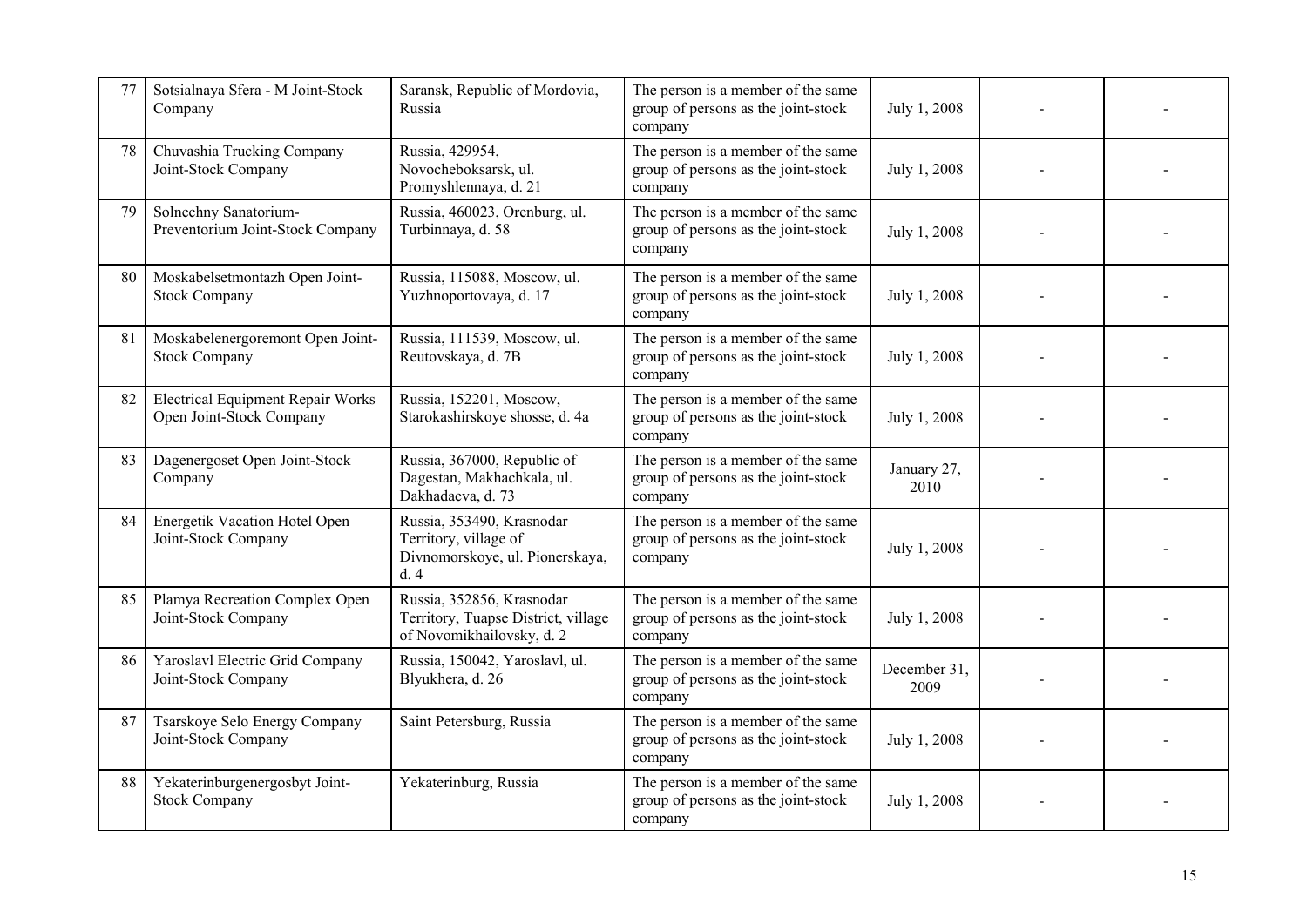| 89  | Center for Innovations and Energy<br>Efficiency Closed Joint-Stock<br>Company | Russia, 150042, Yaroslavl, ul.<br>Blyukhera, d. 26                                                                      | The person is a member of the same<br>group of persons as the joint-stock<br>company | September 8,<br>2011 |  |
|-----|-------------------------------------------------------------------------------|-------------------------------------------------------------------------------------------------------------------------|--------------------------------------------------------------------------------------|----------------------|--|
| 90  | Uralenergotrans Limited Liability<br>Company                                  | Russia, 620026, Yekaterinburg,<br>ul. Mamina-Sibiryaka, d. 140                                                          | The person is a member of the same<br>group of persons as the joint-stock<br>company | August 9,<br>2010    |  |
| 91  | Kurortenergo Joint-Stock Company                                              | Saint Petersburg, Russia                                                                                                | The person is a member of the same<br>group of persons as the joint-stock<br>company | July 1, 2008         |  |
| 92  | Energotsentr Open Joint-Stock<br>Company                                      | Russia, 142117, Moscow Region,<br>Podolsk, ul. Kirova, d. 65                                                            | The person is a member of the same<br>group of persons as the joint-stock<br>company | July 1, 2008         |  |
| 93  | Siberia Energy Service Company<br>Joint-Stock Company                         | Krasnoyarsk, Russia                                                                                                     | The person is a member of the same<br>group of persons as the joint-stock<br>company | February 15,<br>2011 |  |
| 94  | Dagestan Grid Company, Joint-<br><b>Stock Company</b>                         | Makhachkala, Republic of<br>Dagestan, Russia                                                                            | The person is a member of the same<br>group of persons as the joint-stock<br>company | March 23,<br>2011    |  |
| 95  | Energoservis Volgi Joint-Stock<br>Company                                     | Russia, 410012, Saratov, ul.<br>Moskovskaya, d. 149A                                                                    | The person is a member of the same<br>group of persons as the joint-stock<br>company | January 12,<br>2011  |  |
| 96  | Energoservis Kubani Open Joint-<br><b>Stock Company</b>                       | Russia, 350080, Krasnodar, ul.<br>Novorossiyskaya, d. 47                                                                | The person is a member of the same<br>group of persons as the joint-stock<br>company | January 26,<br>2011  |  |
| 97  | Energy Service Company Open<br>Joint-Stock Company                            | Russia, 398001, Lipetsk, ul. 50 let<br>NLMK, d. 33                                                                      | The person is a member of the same<br>group of persons as the joint-stock<br>company | January 28,<br>2011  |  |
| 98  | Yantarenergoservis Open Joint-<br><b>Stock Company</b>                        | Russia, 236010, Kaliningrad, ul.<br>Krasnoselskaya, d. 83                                                               | The person is a member of the same<br>group of persons as the joint-stock<br>company | January 12,<br>2011  |  |
| 99  | Energoservis Severo-Zapada Open<br>Joint-Stock Company                        | Russia, 188300, Leningrad<br>Region, Gatchina, ul. Sobornaya,<br>d.31                                                   | The person is a member of the same<br>group of persons as the joint-stock<br>company | January 28,<br>2011  |  |
| 100 | Tyumenenergo Energy Service<br>Company Open Joint-Stock<br>Company            | Russia, 628406, Tyumen Region,<br>Khanty-Mansijsk Autonomous<br>District - Yugra, Surgut, ul.<br>Universitetskaya, d. 4 | The person is a member of the same<br>group of persons as the joint-stock<br>company | January 12,<br>2011  |  |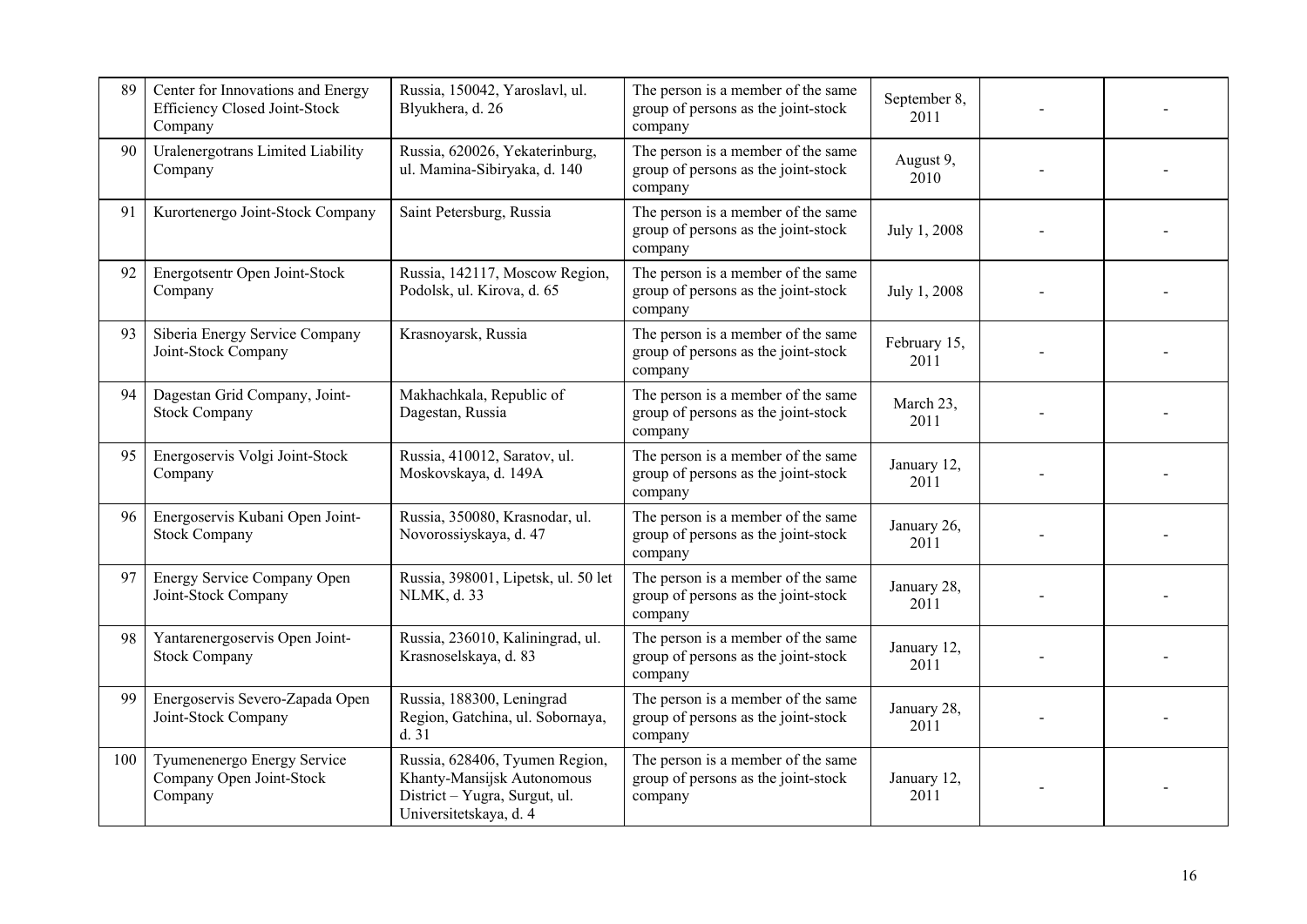| 101 | Lenenergo Energy Service<br>Company Joint-Stock Company                                                            | Saint Petersburg, Russia                                                                 | The person is a member of the same<br>group of persons as the joint-stock<br>company | January 10,<br>2012 |          |          |
|-----|--------------------------------------------------------------------------------------------------------------------|------------------------------------------------------------------------------------------|--------------------------------------------------------------------------------------|---------------------|----------|----------|
| 102 | Yurenergoconsult Limited Liability<br>Company                                                                      | Russia, 357506, Stavropol<br>Territory, Pyatigorsk, ul. 295<br>Strelkovoy Divizii, d. 18 | The person is a member of the same<br>group of persons as the joint-stock<br>company | June 13, 2012       |          |          |
| 103 | Moscow Telecommunications<br>Center of Energy Systems                                                              | Moscow, Russia                                                                           | The person is a member of the same<br>group of persons as the joint-stock<br>company | July 10, 2012       |          |          |
| 104 | Research and Development Center<br>at Federal Grid Company of Unified<br>Energy System, Joint-Stock<br>Company     | Russia, 115201, Moscow,<br>Kashirskoye shosse, d. 22, korp. 3                            | The person is a member of the same<br>group of persons as the joint-stock<br>company | July 10, 2012       |          |          |
| 105 | Specialized Electric Power Grid<br>Service Company of the Unified<br>National Energy System Joint-Stock<br>Company | Noginsk, Moscow Region, Russia                                                           | The person is a member of the same<br>group of persons as the joint-stock<br>company | July 10, 2012       |          |          |
| 106 | Joint-Stock Company The Centre of<br>Engineering and Management of<br>Construction of the Unified Energy<br>System | Moscow, Russia                                                                           | The person is a member of the same<br>group of persons as the joint-stock<br>company | July 10, 2012       |          |          |
| 107 | Joint-Stock Company<br>Energostroysnabkomplekt of<br>Unified Energy System                                         | Moscow, Russia                                                                           | The person is a member of the same<br>group of persons as the joint-stock<br>company | July 10, 2012       |          |          |
| 108 | Joint-Stock Company Energy<br>Forecasting Agency                                                                   | Moscow, Russia                                                                           | The person is a member of the same<br>group of persons as the joint-stock<br>company | July 10, 2012       |          |          |
| 109 | Joint-Stock Company<br>Chitatehenergy                                                                              | Chita, Trans-Baikal Territory,<br>Russia                                                 | The person is a member of the same<br>group of persons as the joint-stock<br>company | July 10, 2012       |          |          |
| 110 | Joint-Stock Company Mobile Gas<br><b>Turbine Power Plants</b>                                                      | Moscow                                                                                   | The person is a member of the same<br>group of persons as the joint-stock<br>company | July 10, 2012       |          |          |
| 111 | Limited Liability Company Index of<br>Energy - FGC UES                                                             | Russia, 117630, Moscow, ul.<br>Akademika Chelomeya, d. 5A                                | The person is a member of the same<br>group of persons as the joint-stock<br>company | July 10, 2012       | 0.698693 | 0.551363 |
| 112 | Joint-Stock Company Tomsk<br><b>Backbone Grids</b>                                                                 | Russia, Tomsk, prospekt Kirova,<br>36                                                    | The person is a member of the same<br>group of persons as the joint-stock            | July 10, 2012       |          |          |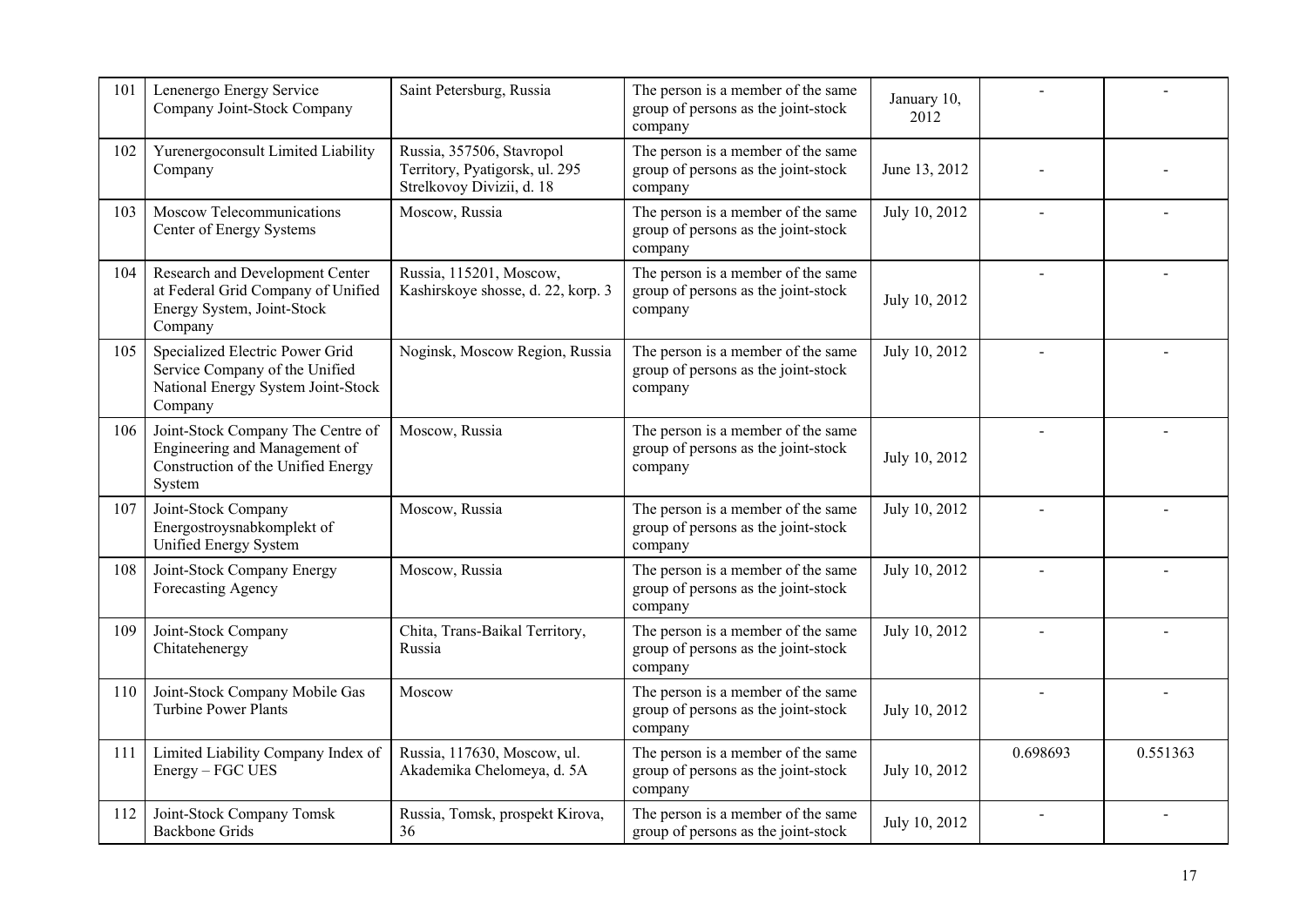|     |                                                              |                                                                             | company                                                                              |                       |  |
|-----|--------------------------------------------------------------|-----------------------------------------------------------------------------|--------------------------------------------------------------------------------------|-----------------------|--|
| 113 | Joint-Stock Company Kuban<br><b>Backbone Grids</b>           | Russia, 350911, Krasnodar<br>Territory, Krasnodar, ul.<br>Tramvaynaya, d. 5 | The person is a member of the same<br>group of persons as the joint-stock<br>company | July 10, 2012         |  |
| 114 | Joint-Stock Company<br>Dalenergosetproekt                    | Vladivostok, Primorie Territory,<br>Russia                                  | The person is a member of the same<br>group of persons as the joint-stock<br>company | July 10, 2012         |  |
| 115 | IT Energy Service Limited Liability<br>Company               | Russia, 109074, Moscow,<br>Kitaygorodsky proezd, d. 7, str. 5               | The person is a member of the same<br>group of persons as the joint-stock<br>company | July 10, 2012         |  |
| 116 | <b>Energotrans Limited Liability</b><br>Company              | Russia, 197730, Saint Petersburg,<br>Beloostrov, Novoye shosse, d. 45       | The person is a member of the same<br>group of persons as the joint-stock<br>company | June 26, 2014         |  |
| 117 | Joint-Stock Company Donenergo                                | Rostov-on-Don, Russia                                                       | The person is a member of the same<br>group of persons as the joint-stock<br>company | September 30,<br>2014 |  |
| 118 | Regional Development Corporation<br>Open Joint-Stock Company | Russia, 344022, Rostov-on-Don, ul.<br>Suvorova, 91, floor 7, room 44        | The person is a member of the same<br>group of persons as the joint-stock<br>company | September 30,<br>2014 |  |
| 119 | Donenergoservis Limited Liability<br>Company                 | Russia, 346880, Rostov Region,<br>Bataysk, ul. Rechnaya, d. 114             | The person is a member of the same<br>group of persons as the joint-stock<br>company | September 30,<br>2014 |  |
| 120 | Public Joint Stock Company Federal<br><b>Testing Center</b>  | Russia, 191036, Saint Petersburg,<br>pr. Nevsky, d. 111/3, lit. A           | The person is a member of the same<br>group of persons as the joint-stock<br>company | November 21,<br>2014  |  |
| 121 | FGC - Asset Management Limited<br>Liability Company          | Moscow, Russia                                                              | The person is a member of the same<br>group of persons as the joint-stock<br>company | November 16,<br>2015  |  |
| 122 | Yelena Vladimirovna Sopoleva                                 |                                                                             | The person is a member of the same<br>group of persons as the joint-stock<br>company | September 30,<br>2009 |  |
| 123 | Vitaly Valeryevich Ivanov                                    |                                                                             | The person is a member of the same<br>group of persons as the joint-stock<br>company | November 17,<br>2016  |  |
| 124 | Dmitry Vasilyevich Katynov                                   |                                                                             | The person is a member of the same<br>group of persons as the joint-stock<br>company | January 1,<br>2016    |  |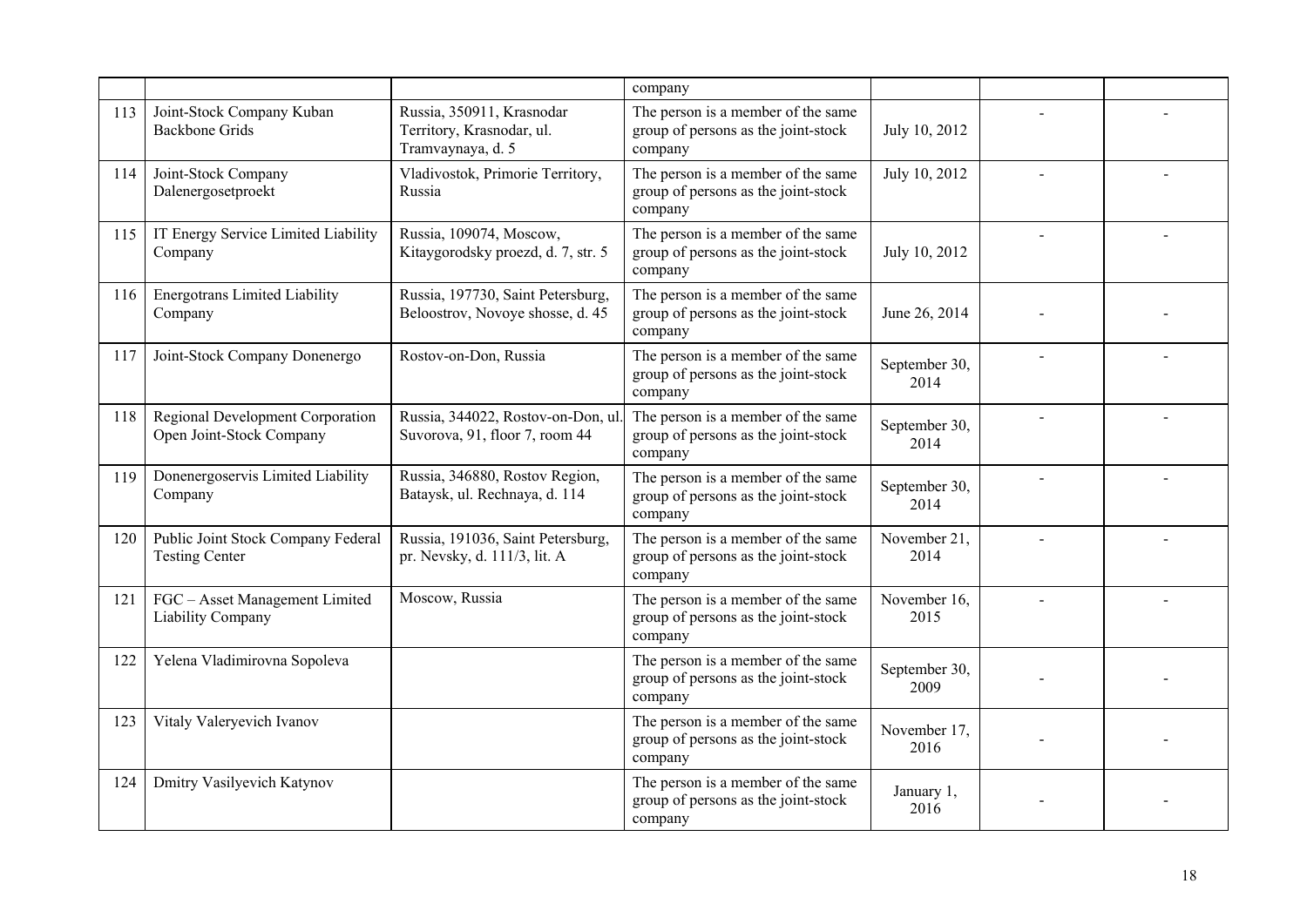| 125 | Vladimir Anatolyevich Ryabikin     | The person is a member of the same<br>group of persons as the joint-stock<br>company | December 15.<br>2008 |  |
|-----|------------------------------------|--------------------------------------------------------------------------------------|----------------------|--|
| 126 | Viktor Yurievich Seleznev          | The person is a member of the same<br>group of persons as the joint-stock<br>company | March 1, 2016        |  |
| 127 | Olga Veniaminovna Smirnova         | The person is a member of the same<br>group of persons as the joint-stock<br>company | September 8,<br>2016 |  |
| 128 | Veronika Viktorovna Tarnorutskaya  | The person is a member of the same<br>group of persons as the joint-stock<br>company | July 1, 2008         |  |
| 129 | Oleg Vladimirovich Ponomarenko     | The person is a member of the same<br>group of persons as the joint-stock<br>company | October 11,<br>2016  |  |
| 130 | Tatiana Alekseyevna Churikova      | The person is a member of the same<br>group of persons as the joint-stock<br>company | July 1, 2016         |  |
| 131 | <b>Eduard Nikolayevich Vlasyuk</b> | The person is a member of the same<br>group of persons as the joint-stock<br>company | April 30, 2016       |  |
| 132 | Aleksey Alekseyevich Godyna        | The person is a member of the same<br>group of persons as the joint-stock<br>company | February 1,<br>2017  |  |
| 133 | Sergey Yurievich Savchuk           | The person is a member of the same<br>group of persons as the joint-stock<br>company | October 11,<br>2016  |  |
| 134 | Alexander Sergeyevich Zhukov       | The person is a member of the same<br>group of persons as the joint-stock<br>company | December 5,<br>2016  |  |
| 135 | Vladimir Vasilyevich Vasilyev      | The person is a member of the same<br>group of persons as the joint-stock<br>company | March 21,<br>2016    |  |
| 136 | Vladislava Vladimirovna Rezakova   | The person is a member of the same<br>group of persons as the joint-stock<br>company | April 30, 2016       |  |
| 137 | Viktor Vilenovich Shvab            | The person is a member of the same<br>group of persons as the joint-stock            | December 12,<br>2011 |  |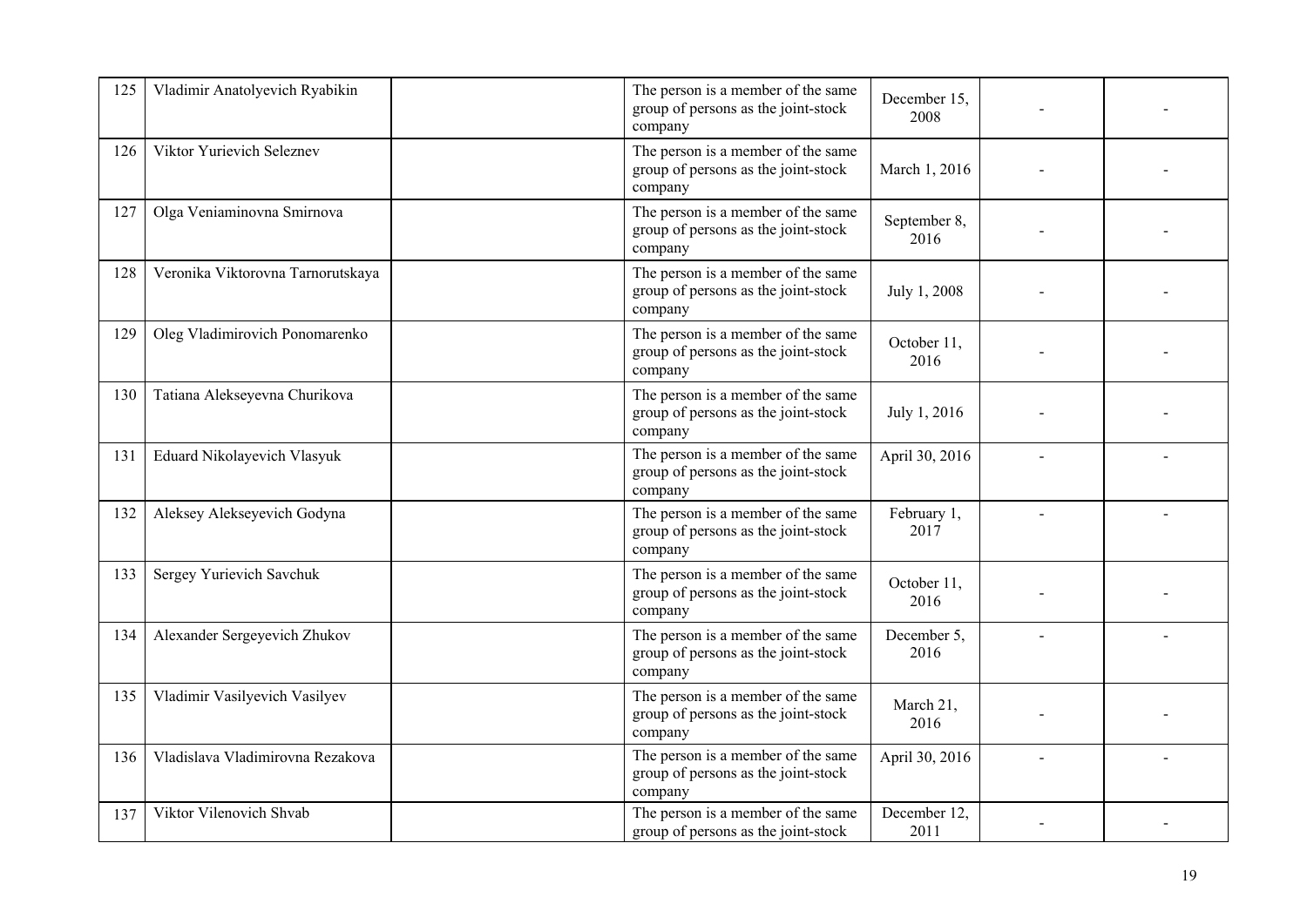|     |                                 | company                                                                              |                      |                          |  |
|-----|---------------------------------|--------------------------------------------------------------------------------------|----------------------|--------------------------|--|
| 138 | Igor Pavlovich Sharoshikhin     | The person is a member of the same<br>group of persons as the joint-stock<br>company | December 17,<br>2011 |                          |  |
| 139 | Aleksey Yevgenyevich Slyshenkov | The person is a member of the same<br>group of persons as the joint-stock<br>company | December 1,<br>2016  |                          |  |
| 140 | Roman Mikhailovich Lavlinsky    | The person is a member of the same<br>group of persons as the joint-stock<br>company | December 6,<br>2016  |                          |  |
| 141 | Svetlana Vasilyevna Shemyakina  | The person is a member of the same<br>group of persons as the joint-stock<br>company | July 28, 2016        |                          |  |
| 142 | Svetlana Viktorovna Shvagerus   | The person is a member of the same<br>group of persons as the joint-stock<br>company | June 13, 2012        |                          |  |
| 143 | Yevgeny Nikolayevich Frolkin    | The person is a member of the same<br>group of persons as the joint-stock<br>company | July 10, 2012        |                          |  |
| 144 | Yuri Kazbekovich Zafesov        | The person is a member of the same<br>group of persons as the joint-stock<br>company | July 10, 2012        | $\overline{\phantom{a}}$ |  |
| 145 | Vyacheslav Ivanovich Kudinov    | The person is a member of the same<br>group of persons as the joint-stock<br>company | July 10, 2012        | $\overline{a}$           |  |
| 146 | Vladimir Aleksandrovich Lebedev | The person is a member of the same<br>group of persons as the joint-stock<br>company | December 1,<br>2016  |                          |  |
| 147 | Alexander Vladimirovich Yuryev  | The person is a member of the same<br>group of persons as the joint-stock<br>company | October 24,<br>2015  |                          |  |
| 148 | Pavel Georgyevich Zamorokin     | The person is a member of the same<br>group of persons as the joint-stock<br>company | October 1,<br>2015   |                          |  |
| 149 | Roman Sergeyevich Sokolov       | The person is a member of the same<br>group of persons as the joint-stock<br>company | April 27, 2016       |                          |  |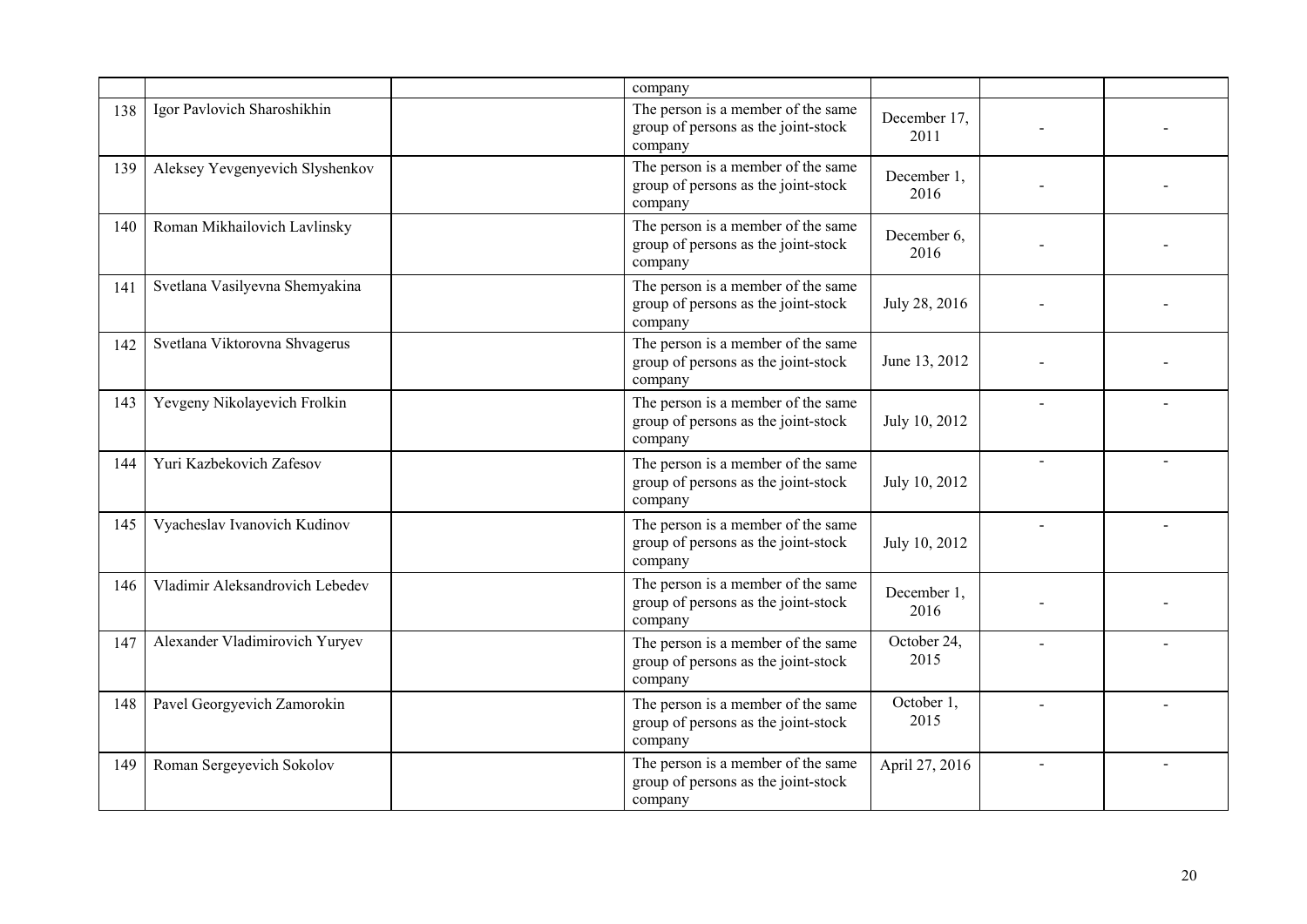| 150 | Alexander Vyacheslavovich<br>Letyagin | The person is a member of the same<br>group of persons as the joint-stock<br>company | April 25, 2014        |  |
|-----|---------------------------------------|--------------------------------------------------------------------------------------|-----------------------|--|
| 151 | Pyotr Alekseyevich Sinyutin           | The person is a member of the same<br>group of persons as the joint-stock<br>company | February 5,<br>2016   |  |
| 152 | Irina Yuryevna Mishina                | The person is a member of the same<br>group of persons as the joint-stock<br>company | December 15,<br>2015  |  |
| 153 | Igor Vladimirovich Makovsky           | The person is a member of the same<br>group of persons as the joint-stock<br>company | September 28,<br>2015 |  |
| 154 | <b>Boris Borisovich Ebzeev</b>        | The person is a member of the same<br>group of persons as the joint-stock<br>company | June 17, 2014         |  |
| 155 | Oleg Yurievich Isaev                  | The person is a member of the same<br>group of persons as the joint-stock<br>company | December 11,<br>2012  |  |
| 156 | Dmitry Olegovich Zhuravlyov           | The person is a member of the same<br>group of persons as the joint-stock<br>company | March 1, 2013         |  |
| 157 | Alexander Ilyich Gavrilov             | The person is a member of the same<br>group of persons as the joint-stock<br>company | May 23, 2016          |  |
| 158 | Alla Vyacheslavovna Zaychenko         | The person is a member of the same<br>group of persons as the joint-stock<br>company | April 20, 2013        |  |
| 159 | Aleksey Aleksandrovich Sergeyev       | The person is a member of the same<br>group of persons as the joint-stock<br>company | May 8, 2013           |  |
| 160 | Alexander Borisovich Lebedev          | The person is a member of the same<br>group of persons as the joint-stock<br>company | May 15, 2013          |  |
| 161 | Artyom Vladimirovich Glotov           | The person is a member of the same<br>group of persons as the joint-stock<br>company | June 7, 2013          |  |
| 162 | Konstantin Viktorovich Yeroshenko     | The person is a member of the same<br>group of persons as the joint-stock            | March 30,<br>2017     |  |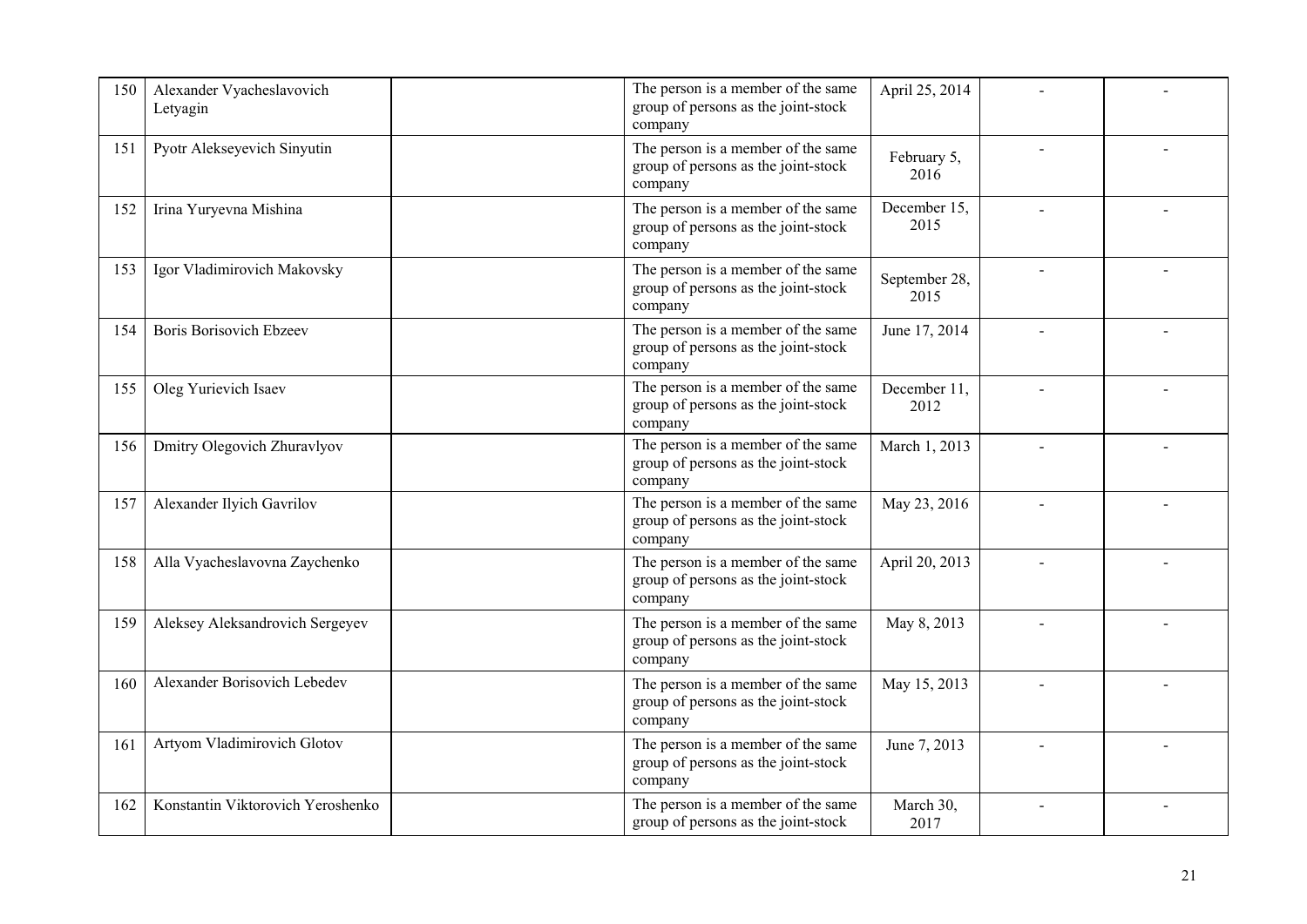|     |                                   | company                                                                              |                      |  |
|-----|-----------------------------------|--------------------------------------------------------------------------------------|----------------------|--|
| 163 | Andrey Anatolyevich Golinko       | The person is a member of the same<br>group of persons as the joint-stock<br>company | December 30.<br>2016 |  |
| 164 | Ruslan Avdeyevich Starystoyants   | The person is a member of the same<br>group of persons as the joint-stock<br>company | December 24,<br>2015 |  |
| 165 | Alexander Vladimirovich Kadyrov   | The person is a member of the same<br>group of persons as the joint-stock<br>company | February 2,<br>2017  |  |
| 166 | Alexander Viktorovich Domanin     | The person is a member of the same<br>group of persons as the joint-stock<br>company | May 6, 2016          |  |
| 167 | Dmitry Alekseyevich Vasin         | The person is a member of the same<br>group of persons as the joint-stock<br>company | March 21,<br>2017    |  |
| 168 | Andrey Viktorovich Konoval        | The person is a member of the same<br>group of persons as the joint-stock<br>company | March 21,<br>2017    |  |
| 169 | Yelena Yurievna Abramova          | The person is a member of the same<br>group of persons as the joint-stock<br>company | January 24,<br>2014  |  |
| 170 | Stanislav Nikolayevich Terentyev  | The person is a member of the same<br>group of persons as the joint-stock<br>company | March 4, 2014        |  |
| 171 | Pavel Viktorovich Bakhtin         | The person is a member of the same<br>group of persons as the joint-stock<br>company | December 31,<br>2014 |  |
| 172 | Olesya Andreyevna Sukhotskaya     | The person is a member of the same<br>group of persons as the joint-stock<br>company | February 2,<br>2014  |  |
| 173 | Ramil Yagafarovich Safaryanov     | The person is a member of the same<br>group of persons as the joint-stock<br>company | November 3,<br>2015  |  |
| 174 | Igor Alexeyevich Kosolapov        | The person is a member of the same<br>group of persons as the joint-stock<br>company | February 4,<br>2014  |  |
| 175 | <b>Alexander Petrovich Penkov</b> | The person is a member of the same<br>group of persons as the joint-stock            | June 26, 2014        |  |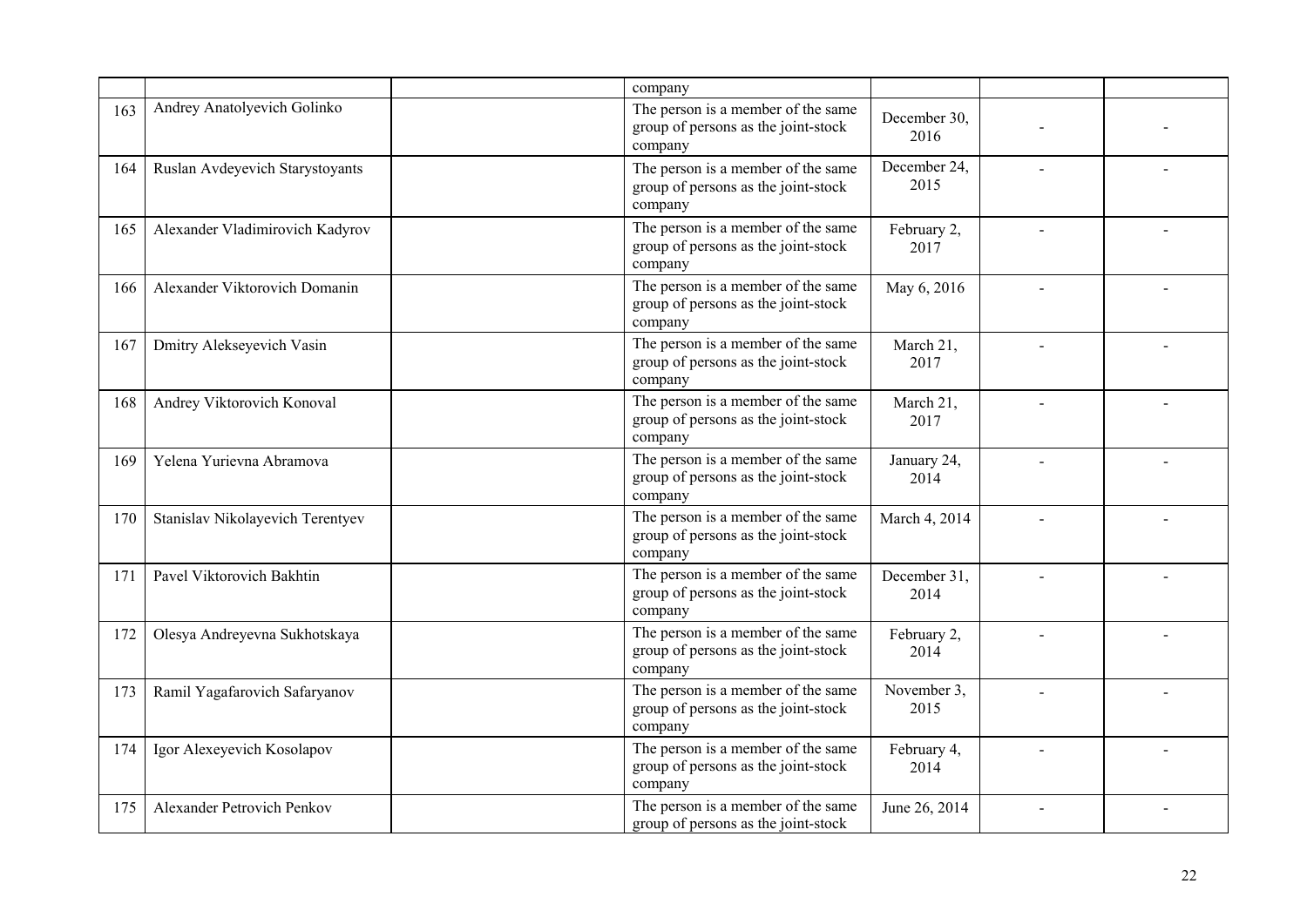|     |                                   | company                                                                              |                       |  |
|-----|-----------------------------------|--------------------------------------------------------------------------------------|-----------------------|--|
| 176 | Aleksey Borisovich Stepantsev     | The person is a member of the same<br>group of persons as the joint-stock<br>company | July 21, 2014         |  |
| 177 | Vadim Ilyich Peshkurov            | The person is a member of the same<br>group of persons as the joint-stock<br>company | June 16, 2016         |  |
| 178 | Larisa Vadimovna Mazurovskaya     | The person is a member of the same<br>group of persons as the joint-stock<br>company | March 9, 2017         |  |
| 179 | Yuri Viktorovich Zaytsev          | The person is a member of the same<br>group of persons as the joint-stock<br>company | August 29,<br>2014    |  |
| 180 | Nikolay Igorevich Pozdnyakov      | The person is a member of the same<br>group of persons as the joint-stock<br>company | September 13,<br>2014 |  |
| 181 | Anzaur Muratovich Kukan           | The person is a member of the same<br>group of persons as the joint-stock<br>company | March 13,<br>2017     |  |
| 182 | Anatoly Yurievich Yablokov        | The person is a member of the same<br>group of persons as the joint-stock<br>company | December 25,<br>2015  |  |
| 183 | Viktor Aleksandrovich Reshetnikov | The person is a member of the same<br>group of persons as the joint-stock<br>company | October 28,<br>2014   |  |
| 184 | Natalia Aleksandrovna Kamolina    | The person is a member of the same<br>group of persons as the joint-stock<br>company | October 29,<br>2014   |  |
| 185 | Alexander Leonidovich Dyuzhinov   | The person is a member of the same<br>group of persons as the joint-stock<br>company | March 1, 2016         |  |
| 186 | Vladislav Leonidovich Surmenko    | The person is a member of the same<br>group of persons as the joint-stock<br>company | July 1, 2015          |  |
| 187 | Sergey Georgyevich Dregval        | The person is a member of the same<br>group of persons as the joint-stock<br>company | October 28,<br>2014   |  |
| 188 | Igor Alekseyevich Mosin           | The person is a member of the same                                                   | January 1,            |  |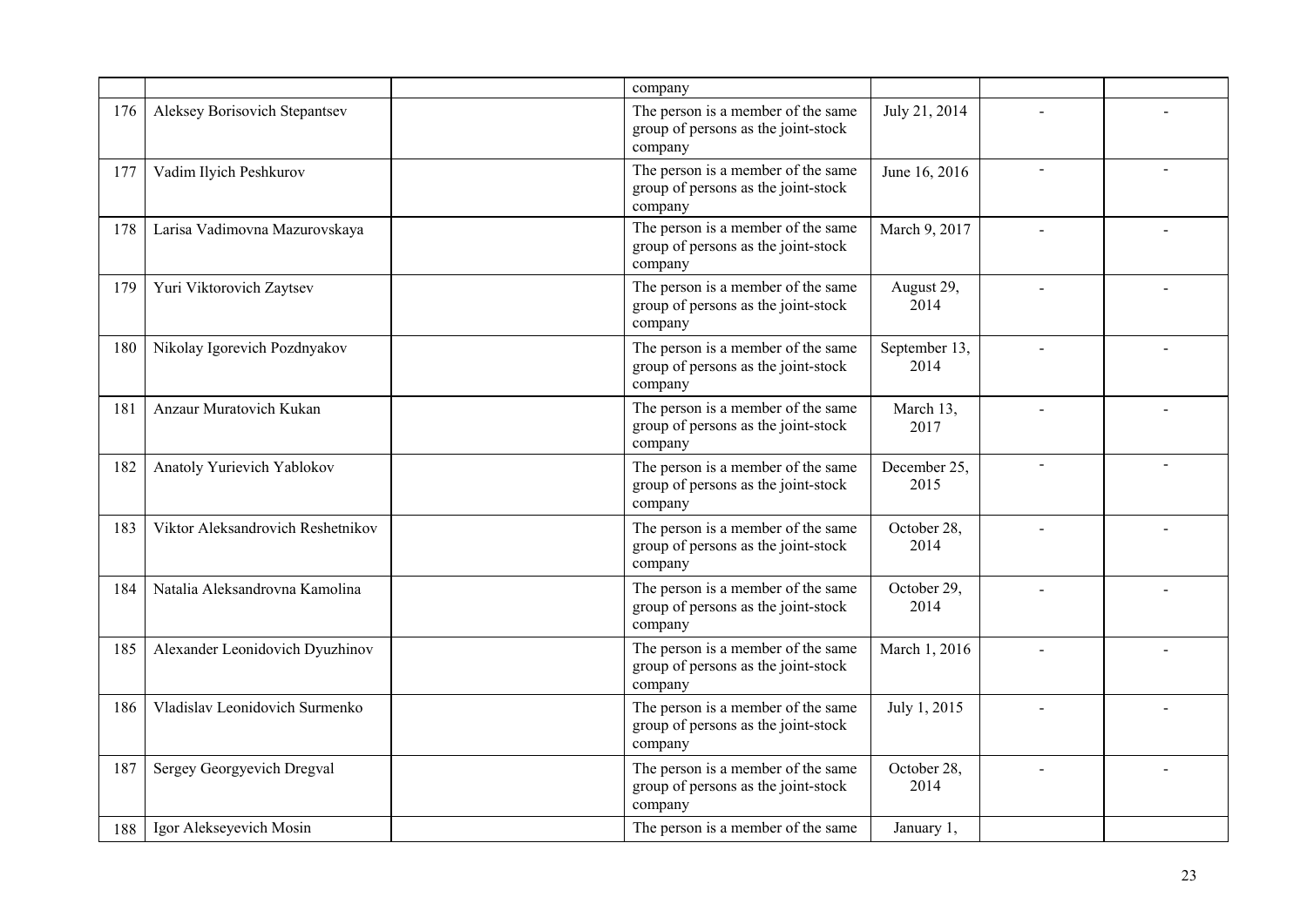|     |                                   | group of persons as the joint-stock<br>company                                       | 2016                 |  |
|-----|-----------------------------------|--------------------------------------------------------------------------------------|----------------------|--|
| 189 | Yuri Igorevich Lukyanets          | The person is a member of the same<br>group of persons as the joint-stock<br>company | September 1,<br>2016 |  |
| 190 | Aleksey Viktorovich Fortov        | The person is a member of the same<br>group of persons as the joint-stock<br>company | March 25,<br>2015    |  |
| 191 | Yegor Vladimirovich Kalenyuk      | The person is a member of the same<br>group of persons as the joint-stock<br>company | June 22, 2016        |  |
| 192 | Andrey Vasilyevich Malkov         | The person is a member of the same<br>group of persons as the joint-stock<br>company | June 2, 2016         |  |
| 193 | Sergey Valentinovich Sizikov      | The person is a member of the same<br>group of persons as the joint-stock<br>company | April 19, 2016       |  |
| 194 | Oleg Valentinovich Petrov         | The person is a member of the same<br>group of persons as the joint-stock<br>company | July 1, 2015         |  |
| 195 | Vyacheslav Anatolyevich Nalivayko | The person is a member of the same<br>group of persons as the joint-stock<br>company | September 2,<br>2015 |  |
| 196 | Alexander Kazimirovich Yakimets   | The person is a member of the same<br>group of persons as the joint-stock<br>company | November 4,<br>2015  |  |
| 197 | Filipp Petrovich Zorin            | The person is a member of the same<br>group of persons as the joint-stock<br>company | December 16,<br>2015 |  |
| 198 | Dmitry Vladimirovich Sergienko    | The person is a member of the same<br>group of persons as the joint-stock<br>company | July 8, 2015         |  |
| 199 | Vladimir Mikhailovich Saukh       | The person is a member of the same<br>group of persons as the joint-stock<br>company | December 17,<br>2015 |  |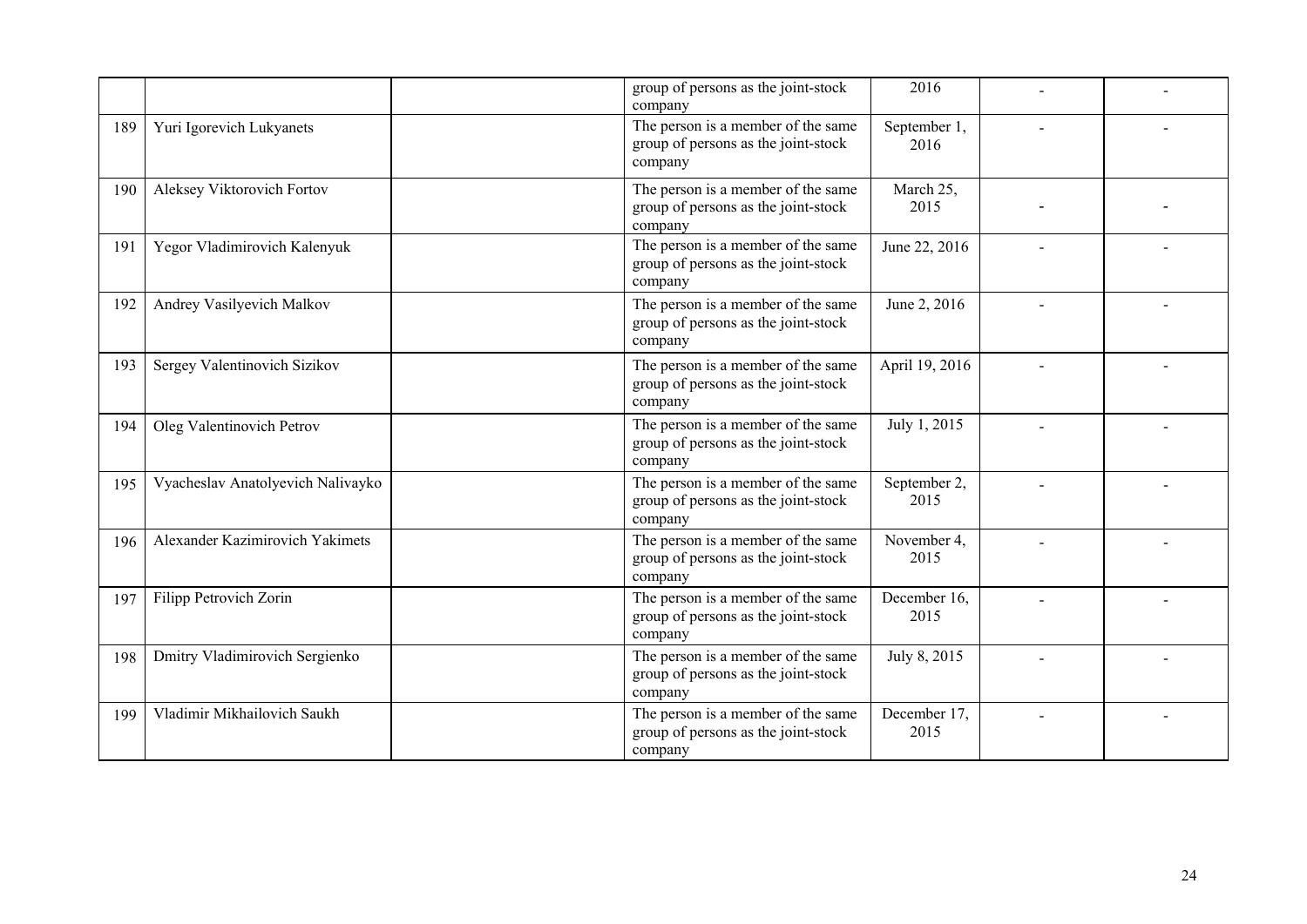## **II. Changes in the List of Affiliates for the period from January 1, 2017, to March 31, 2017**

| Item           | Affiliate's Full Corporate Name<br>(in the Case of a Nonprofit)<br>Organization, Name) or Given,<br>Middle, and Family Names | Corporate Entity's Registered<br>Address or an Individual's Place of<br>Residence (specified only with the<br>consent of an individual) | Grounds for Being Deemed to Be<br>an Affiliate                                       | Start Date of<br><b>Being Deemed</b><br>to Be an<br>Affiliate | Affiliate's Share<br>in the Authorized<br>Capital of the<br>Joint-Stock<br>Company, % | Percentage of the<br>Joint-Stock<br>Company's Ordinary<br>Shares Owned by the<br>Affiliate |
|----------------|------------------------------------------------------------------------------------------------------------------------------|-----------------------------------------------------------------------------------------------------------------------------------------|--------------------------------------------------------------------------------------|---------------------------------------------------------------|---------------------------------------------------------------------------------------|--------------------------------------------------------------------------------------------|
|                | 2                                                                                                                            | 3                                                                                                                                       | $\overline{4}$                                                                       | 5                                                             | 6                                                                                     | 7                                                                                          |
| Item           |                                                                                                                              | Description of Change                                                                                                                   |                                                                                      |                                                               | Date of Change                                                                        | Date of Change in the<br>List of Affiliates                                                |
|                |                                                                                                                              | Deleted from the list of persons that are members of the same group of persons as PJSC ROSSETI                                          |                                                                                      |                                                               | November 10,<br>2016                                                                  | March 31, 2017                                                                             |
|                | Description of affiliate information prior to change:                                                                        |                                                                                                                                         |                                                                                      |                                                               |                                                                                       |                                                                                            |
|                | $\overline{c}$                                                                                                               | 3                                                                                                                                       | $\overline{4}$                                                                       | 5                                                             | 6                                                                                     | 7                                                                                          |
| 84             | <b>Electroservice Company Limited</b><br><b>Liability Company</b>                                                            | Russia, 620100, Yekaterinburg,<br>ul. Sibirsky Trakt, 39V                                                                               | The person is a member of the<br>same group of persons as the<br>joint-stock company | December 31,<br>2009                                          |                                                                                       |                                                                                            |
|                | Description of affiliate information after change:                                                                           |                                                                                                                                         |                                                                                      |                                                               |                                                                                       |                                                                                            |
|                | $\overline{c}$                                                                                                               | 3                                                                                                                                       | $\overline{4}$                                                                       | 5                                                             | 6                                                                                     | 7                                                                                          |
|                | Electroservice Company Limited<br>Liability Company                                                                          |                                                                                                                                         | The person ceased to be an<br>affiliate                                              |                                                               |                                                                                       |                                                                                            |
| $\overline{2}$ |                                                                                                                              | Deleted from the list of persons that are members of the same group of persons as PJSC ROSSETI                                          |                                                                                      |                                                               | November 10,<br>2016                                                                  | March 31, 2017                                                                             |
|                | Description of affiliate information prior to change:                                                                        |                                                                                                                                         |                                                                                      |                                                               |                                                                                       |                                                                                            |
|                | $\overline{2}$                                                                                                               | $\overline{3}$                                                                                                                          | $\overline{4}$                                                                       | 5                                                             | 6                                                                                     | $\overline{7}$                                                                             |
| 135            | Mikhail Nikolayevich Beresnev                                                                                                |                                                                                                                                         | The person is a member of the<br>same group of persons as the<br>joint-stock company | <b>January 24, 2011</b>                                       |                                                                                       |                                                                                            |
|                | Description of affiliate information after change:                                                                           |                                                                                                                                         |                                                                                      |                                                               |                                                                                       |                                                                                            |
|                | $\overline{2}$                                                                                                               | $\overline{3}$                                                                                                                          | $\overline{4}$                                                                       | 5                                                             | 6                                                                                     | 7                                                                                          |
|                | Mikhail Nikolayevich Beresnev                                                                                                |                                                                                                                                         | The person ceased to be an<br>affiliate                                              |                                                               |                                                                                       |                                                                                            |
| $3^{\circ}$    |                                                                                                                              | Deleted from the list of persons that are members of the same group of persons as PJSC ROSSETI                                          |                                                                                      |                                                               | <b>February 1, 2017</b>                                                               | March 31, 2017                                                                             |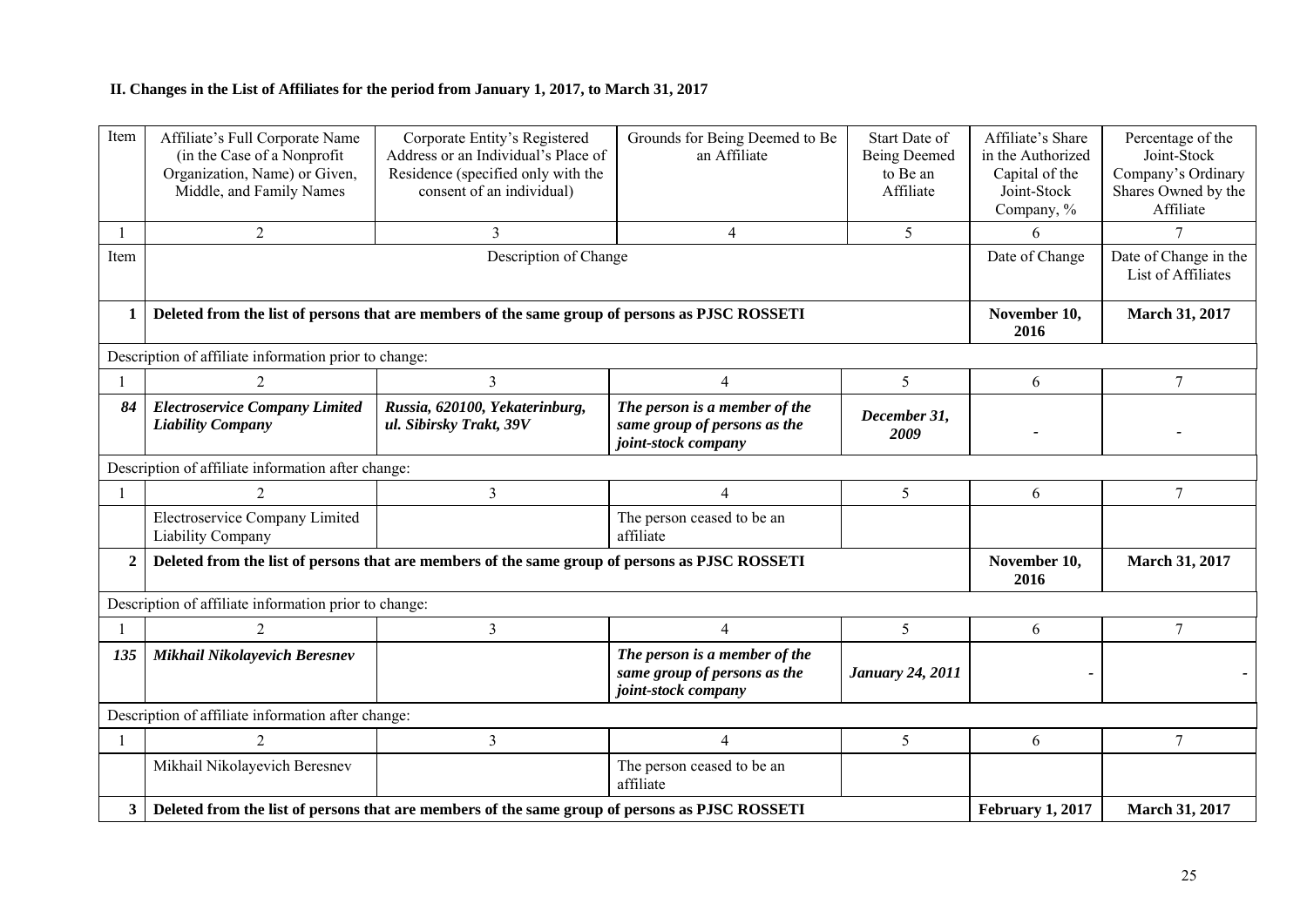|              | Description of affiliate information prior to change: |                                                                                                |                                                                                      |                       |                         |                       |
|--------------|-------------------------------------------------------|------------------------------------------------------------------------------------------------|--------------------------------------------------------------------------------------|-----------------------|-------------------------|-----------------------|
| 1            |                                                       | $\overline{3}$                                                                                 | $\overline{4}$                                                                       | 5                     | 6                       | $\boldsymbol{7}$      |
| 183          | <b>Gennady Ivanovich Kravtsov</b>                     |                                                                                                | The person is a member of the<br>same group of persons as the<br>joint-stock company | September 30,<br>2014 |                         |                       |
|              | Description of affiliate information after change:    |                                                                                                |                                                                                      |                       |                         |                       |
| $\mathbf{1}$ | $\mathcal{D}_{\mathcal{A}}$                           | $\mathfrak{Z}$                                                                                 | $\overline{4}$                                                                       | 5                     | 6                       | $\overline{7}$        |
|              | Gennady Ivanovich Kravtsov                            |                                                                                                | The person ceased to be an<br>affiliate                                              |                       |                         |                       |
| 4            |                                                       | Deleted from the list of persons that are members of the same group of persons as PJSC ROSSETI |                                                                                      |                       | December 5,<br>2016     | <b>March 31, 2017</b> |
|              | Description of affiliate information prior to change: |                                                                                                |                                                                                      |                       |                         |                       |
| 1            | $\mathcal{D}_{\mathcal{L}}$                           | $\overline{3}$                                                                                 | $\overline{4}$                                                                       | $\overline{5}$        | 6                       | $\boldsymbol{7}$      |
| 182          | <b>Viktor Georgyevich Goncharov</b>                   |                                                                                                | The person is a member of the<br>same group of persons as the<br>joint-stock company | September 30,<br>2014 |                         |                       |
|              | Description of affiliate information after change:    |                                                                                                |                                                                                      |                       |                         |                       |
| $\mathbf{1}$ | 2                                                     | $\mathfrak{Z}$                                                                                 | 4                                                                                    | 5                     | 6                       | $\tau$                |
|              | Viktor Georgyevich Goncharov                          |                                                                                                | The person ceased to be an<br>affiliate                                              |                       |                         |                       |
|              |                                                       |                                                                                                |                                                                                      |                       |                         |                       |
| 5            |                                                       | Deleted from the list of persons that are members of the same group of persons as PJSC ROSSETI |                                                                                      |                       | <b>January 25, 2017</b> | <b>March 31, 2017</b> |
|              | Description of affiliate information prior to change: |                                                                                                |                                                                                      |                       |                         |                       |
| $\mathbf{1}$ | $\overline{2}$                                        | $\overline{3}$                                                                                 | $\overline{4}$                                                                       | $\overline{5}$        | 6                       | $\overline{7}$        |
| 166          | <b>Aymuran Mikailovich</b><br><b>Shakhbulatov</b>     |                                                                                                | The person is a member of the<br>same group of persons as the<br>joint-stock company | July 4, 2016          |                         |                       |
|              | Description of affiliate information after change:    |                                                                                                |                                                                                      |                       |                         |                       |
| $\mathbf{1}$ | $\overline{2}$                                        | $\overline{3}$                                                                                 | $\overline{4}$                                                                       | 5                     | 6                       | 7                     |
|              | Aymuran Mikailovich<br>Shakhbulatov                   |                                                                                                | The person ceased to be an<br>affiliate                                              |                       |                         |                       |
| 6            |                                                       | Deleted from the list of persons that are members of the same group of persons as PJSC ROSSETI |                                                                                      |                       | February 21,<br>2017    | March 31, 2017        |
|              | Description of affiliate information prior to change: |                                                                                                |                                                                                      |                       |                         |                       |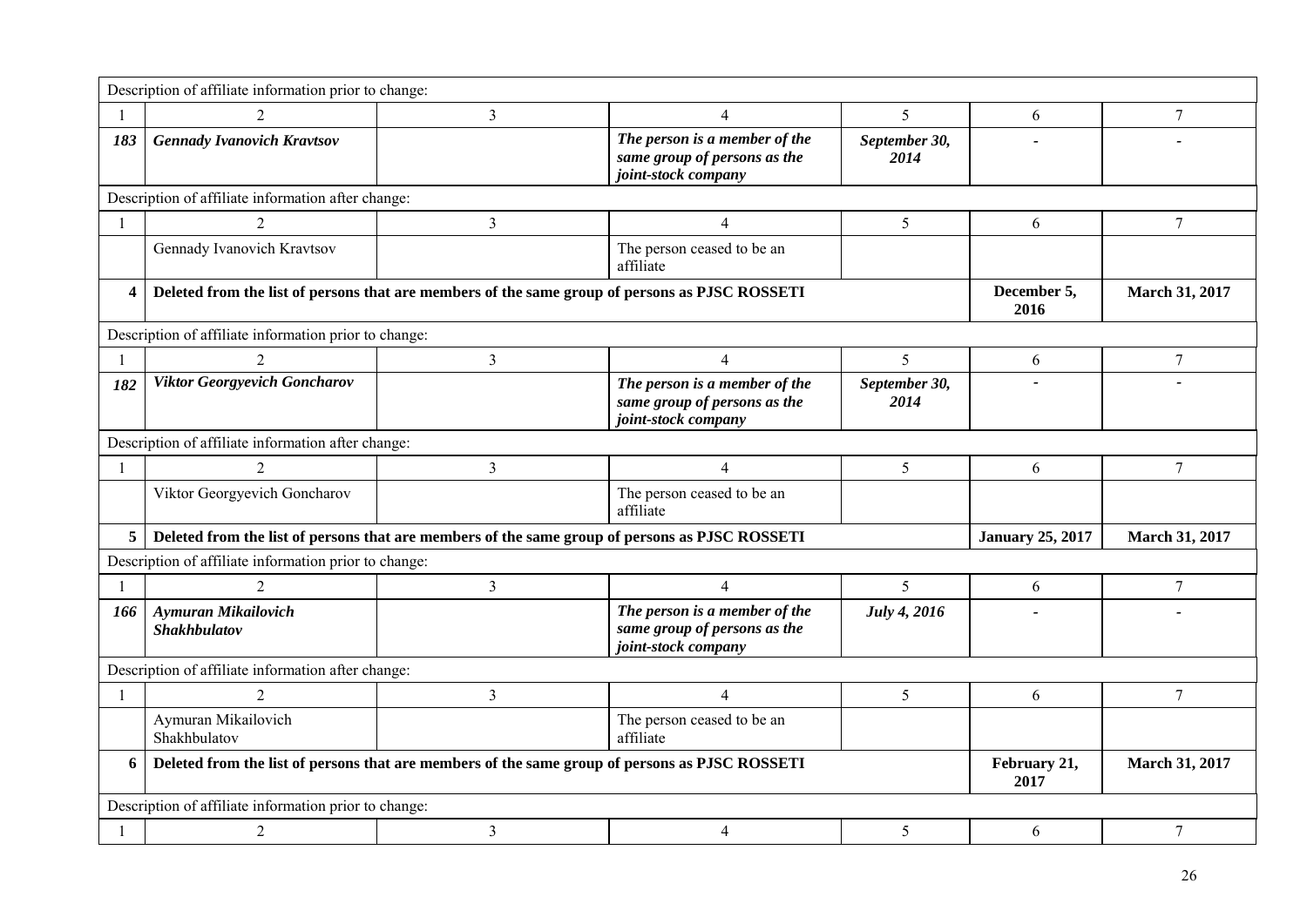| 133          | <b>Maksim Anatolyevich Ivanov</b>                                                              |                | The person is a member of the<br>same group of persons as the joint-<br>stock company | February 17,<br>2016  |                         |                       |
|--------------|------------------------------------------------------------------------------------------------|----------------|---------------------------------------------------------------------------------------|-----------------------|-------------------------|-----------------------|
|              | Description of affiliate information after change:                                             |                |                                                                                       |                       |                         |                       |
| $\mathbf{1}$ | $\overline{2}$                                                                                 | $\mathfrak{Z}$ | $\overline{4}$                                                                        | 5                     | 6                       | 7                     |
|              | Maksim Anatolyevich Ivanov                                                                     |                | The person ceased to be an<br>affiliate                                               |                       |                         |                       |
| 7            | Deleted from the list of persons that are members of the same group of persons as PJSC ROSSETI |                |                                                                                       |                       | <b>February 1, 2017</b> | March 31, 2017        |
|              | Description of affiliate information prior to change:                                          |                |                                                                                       |                       |                         |                       |
| -1           | $\overline{2}$                                                                                 | $\overline{3}$ | $\overline{4}$                                                                        | 5                     | 6                       | 7                     |
| 168          | <b>Sergey Yurievich Yerofeev</b>                                                               |                | The person is a member of the<br>same group of persons as the<br>joint-stock company  | December 29,<br>2016  |                         |                       |
|              | Description of affiliate information after change:                                             |                |                                                                                       |                       |                         |                       |
| $\mathbf{1}$ | $\mathcal{D}_{\mathcal{L}}$                                                                    | $\mathfrak{Z}$ | $\overline{\mathcal{A}}$                                                              | 5                     | 6                       | 7                     |
|              | Sergey Yurievich Yerofeev                                                                      |                | The person ceased to be an<br>affiliate                                               |                       |                         |                       |
| 8            | Deleted from the list of persons that are members of the same group of persons as PJSC ROSSETI |                |                                                                                       |                       | <b>March 20, 2017</b>   | <b>March 31, 2017</b> |
|              | Description of affiliate information prior to change:                                          |                |                                                                                       |                       |                         |                       |
| -1           |                                                                                                | 3              | 4                                                                                     | 5 <sup>1</sup>        | 6                       | 7                     |
| 169          | Radzhan Imangazhievich<br><b>Smailov</b>                                                       |                | The person is a member of the<br>same group of persons as the<br>joint-stock company  | September 20,<br>2016 |                         |                       |
|              | Description of affiliate information after change:                                             |                |                                                                                       |                       |                         |                       |
| -1           | 2                                                                                              | $\mathfrak{Z}$ | $\overline{4}$                                                                        | 5                     | 6                       | 7                     |
|              | Radzhan Imangazhievich Smailov                                                                 |                | The person ceased to be an<br>affiliate                                               |                       |                         |                       |
| 9            | Deleted from the list of persons that are members of the same group of persons as PJSC ROSSETI |                |                                                                                       |                       | <b>March 7, 2017</b>    | <b>March 31, 2017</b> |
|              | Description of affiliate information prior to change:                                          |                |                                                                                       |                       |                         |                       |
| $\mathbf{1}$ | $\overline{2}$                                                                                 | $\mathfrak{Z}$ | $\overline{4}$                                                                        | 5                     | 6                       | 7                     |
| 163          | Yevgenia Vladimirovna<br>Chigarkova                                                            |                | The person is a member of the<br>same group of persons as the<br>joint-stock company  | July 2, 2013          |                         |                       |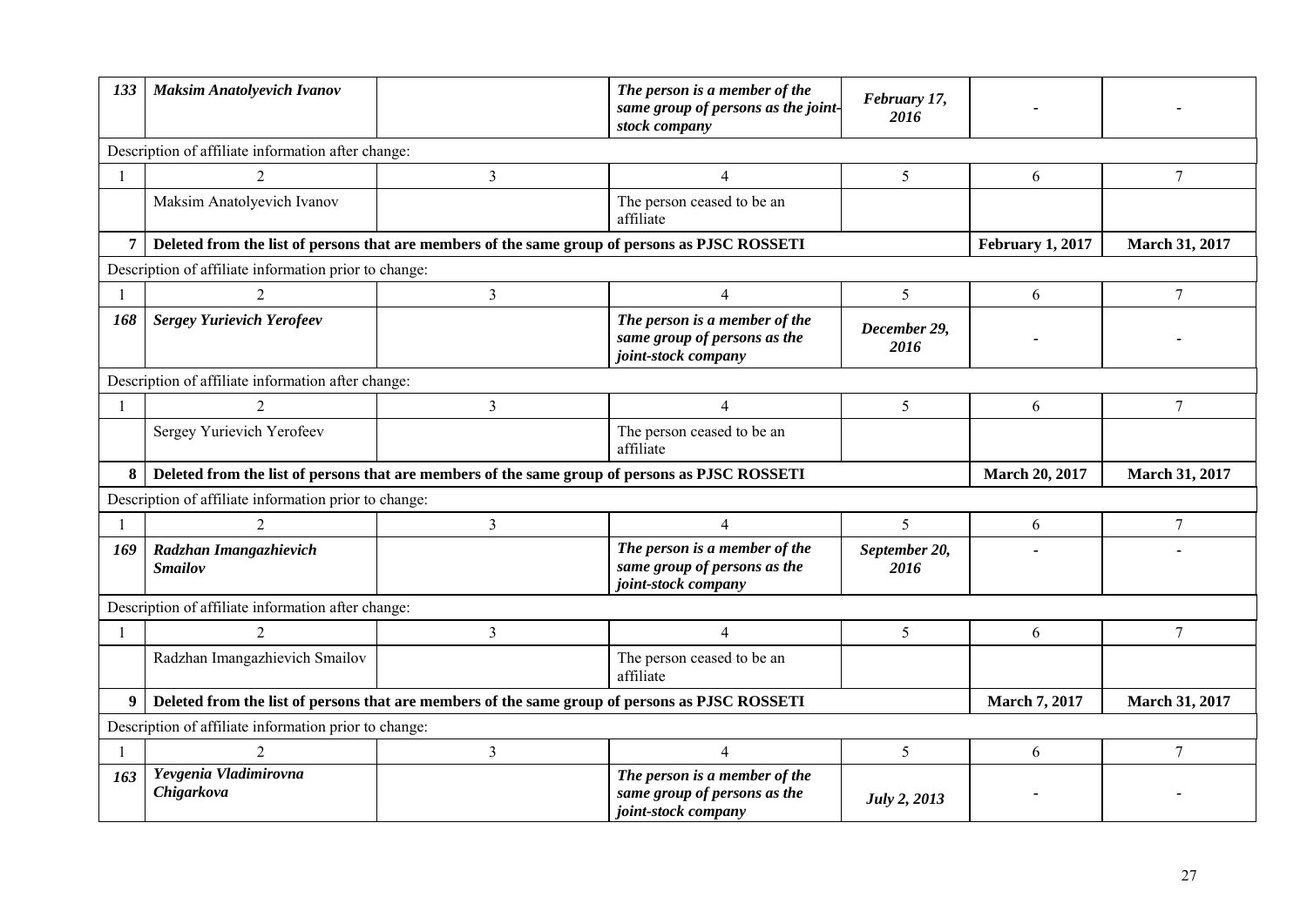|                | Description of affiliate information after change:                                             |                |                                                                                      |                        |                         |                       |
|----------------|------------------------------------------------------------------------------------------------|----------------|--------------------------------------------------------------------------------------|------------------------|-------------------------|-----------------------|
| -1             | $\overline{2}$                                                                                 | $\overline{3}$ | 4                                                                                    | 5                      | 6                       | $\tau$                |
|                | Yevgenia Vladimirovna<br>Chigarkova                                                            |                | The person ceased to be an<br>affiliate                                              |                        |                         |                       |
| 10             | Deleted from the list of persons that are members of the same group of persons as PJSC ROSSETI |                |                                                                                      |                        | <b>March 13, 2017</b>   | <b>March 31, 2017</b> |
|                | Description of affiliate information prior to change:                                          |                |                                                                                      |                        |                         |                       |
|                | $\overline{2}$                                                                                 | $\mathfrak{Z}$ | 4                                                                                    | 5                      | 6                       | 7                     |
| 179            | <b>Pavel Grigoryevich Shkuratovsky</b>                                                         |                | The person is a member of the<br>same group of persons as the<br>joint-stock company | <b>August 13, 2014</b> |                         |                       |
|                | Description of affiliate information after change:                                             |                |                                                                                      |                        |                         |                       |
| $\overline{1}$ | 2                                                                                              | $\mathfrak{Z}$ | 4                                                                                    | 5                      | 6                       | $\overline{7}$        |
|                | Pavel Grigoryevich Shkuratovsky                                                                |                | The person ceased to be an<br>affiliate                                              |                        |                         |                       |
| 11             | Included on the list of persons that are members of the same group of persons as PJSC ROSSETI  |                |                                                                                      |                        | <b>February 1, 2017</b> | <b>March 31, 2017</b> |
|                | Description of affiliate information prior to change:                                          |                |                                                                                      |                        |                         |                       |
| $\mathbf{1}$   | 2                                                                                              | $\overline{3}$ | $\overline{4}$                                                                       | 5                      | 6                       | 7                     |
|                | Aleksey Alekseyevich Godyna                                                                    |                | The person was not an affiliate                                                      |                        |                         |                       |
|                | Description of affiliate information after change:                                             |                |                                                                                      |                        |                         |                       |
|                | $\overline{2}$                                                                                 | $\overline{3}$ | 4                                                                                    | $\overline{5}$         | 6                       | $\overline{7}$        |
| 132            | Aleksey Alekseyevich Godyna                                                                    |                | The person is a member of the<br>same group of persons as the<br>joint-stock company | February 1, 2017       |                         |                       |
| 12             | Included on the list of persons that are members of the same group of persons as PJSC ROSSETI  |                |                                                                                      |                        | December 5,<br>2016     | <b>March 31, 2017</b> |
|                | Description of affiliate information prior to change:                                          |                |                                                                                      |                        |                         |                       |
| $\overline{1}$ | $\overline{2}$                                                                                 | $\overline{3}$ | $\overline{4}$                                                                       | 5                      | 6                       | $\overline{7}$        |
|                | <b>Alexander Sergeyevich Zhukov</b>                                                            |                | The person was not an affiliate                                                      |                        |                         |                       |
|                | Description of affiliate information after change:                                             |                |                                                                                      |                        |                         |                       |
| -1             | 2                                                                                              | $\overline{3}$ | $\overline{4}$                                                                       | 5                      | 6                       | $\tau$                |
| 134            | Alexander Sergeyevich Zhukov                                                                   |                | The person is a member of the<br>same group of persons as the<br>joint-stock company | December 5,<br>2016    |                         |                       |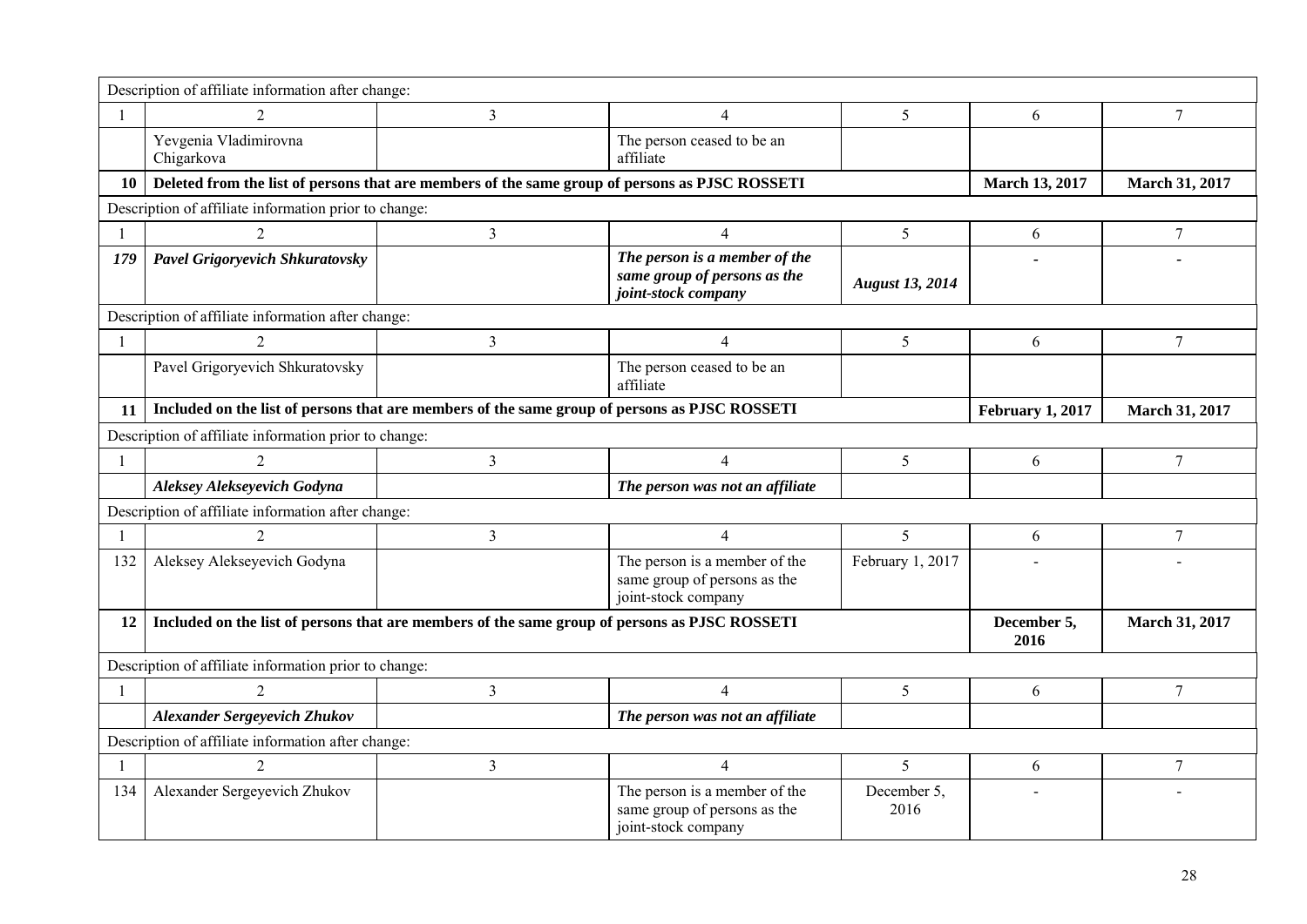| 13           | Included on the list of persons that are members of the same group of persons as PJSC ROSSETI |                                                                                               |                                                                                      |                  | <b>March 30, 2017</b>   | March 31, 2017   |
|--------------|-----------------------------------------------------------------------------------------------|-----------------------------------------------------------------------------------------------|--------------------------------------------------------------------------------------|------------------|-------------------------|------------------|
|              | Description of affiliate information prior to change:                                         |                                                                                               |                                                                                      |                  |                         |                  |
| $\mathbf{1}$ | $\mathcal{D}_{\mathcal{L}}$                                                                   | 3                                                                                             | 4                                                                                    | 5                | 6                       | 7                |
|              | <b>Konstantin Viktorovich</b><br><b>Yeroshenko</b>                                            |                                                                                               | The person was not an affiliate                                                      |                  |                         |                  |
|              | Description of affiliate information after change:                                            |                                                                                               |                                                                                      |                  |                         |                  |
|              | $\overline{2}$                                                                                | 3                                                                                             | $\overline{4}$                                                                       | 5                | 6                       | $\tau$           |
| 162          | Konstantin Viktorovich<br>Yeroshenko                                                          |                                                                                               | The person is a member of the<br>same group of persons as the<br>joint-stock company | March 30, 2017   |                         |                  |
| 14           | Included on the list of persons that are members of the same group of persons as PJSC ROSSETI |                                                                                               |                                                                                      |                  | <b>February 2, 2017</b> | March 31, 2017   |
|              | Description of affiliate information prior to change:                                         |                                                                                               |                                                                                      |                  |                         |                  |
|              |                                                                                               | $\overline{3}$                                                                                | $\overline{4}$                                                                       | 5                | 6                       | $\tau$           |
|              | <b>Alexander Vladimirovich</b><br>Kadyrov                                                     |                                                                                               | The person was not an affiliate                                                      |                  |                         |                  |
|              | Description of affiliate information after change:                                            |                                                                                               |                                                                                      |                  |                         |                  |
|              | 2                                                                                             | $\overline{3}$                                                                                | $\overline{4}$                                                                       | 5 <sup>1</sup>   | 6                       | 7                |
| 165          | Alexander Vladimirovich<br>Kadyrov                                                            |                                                                                               | The person is a member of the<br>same group of persons as the<br>joint-stock company | February 2, 2017 |                         |                  |
| 15           |                                                                                               | Included on the list of persons that are members of the same group of persons as PJSC ROSSETI |                                                                                      |                  | <b>March 21, 2017</b>   | March 31, 2017   |
|              | Description of affiliate information prior to change:                                         |                                                                                               |                                                                                      |                  |                         |                  |
| $\mathbf{1}$ |                                                                                               | $\overline{3}$                                                                                | $\overline{4}$                                                                       | 5                | 6                       | $\tau$           |
|              | <b>Dmitry Alekseyevich Vasin</b>                                                              |                                                                                               | The person was not an affiliate                                                      |                  |                         |                  |
|              | Description of affiliate information after change:                                            |                                                                                               |                                                                                      |                  |                         |                  |
| $\mathbf{1}$ | $\overline{2}$                                                                                | $\overline{3}$                                                                                | $\overline{4}$                                                                       | 5                | 6                       | $\tau$           |
| 167          | Dmitry Alekseyevich Vasin                                                                     |                                                                                               | The person is a member of the<br>same group of persons as the<br>joint-stock company | March 21, 2017   |                         |                  |
| 16           |                                                                                               | Included on the list of persons that are members of the same group of persons as PJSC ROSSETI |                                                                                      |                  | <b>March 21, 2017</b>   | March 31, 2017   |
|              | Description of affiliate information prior to change:                                         |                                                                                               |                                                                                      |                  |                         |                  |
|              |                                                                                               | $\mathfrak{Z}$                                                                                | 4                                                                                    | 5                | 6                       | $\boldsymbol{7}$ |
|              | <b>Andrey Viktorovich Konoval</b>                                                             |                                                                                               | The person was not an affiliate                                                      |                  |                         |                  |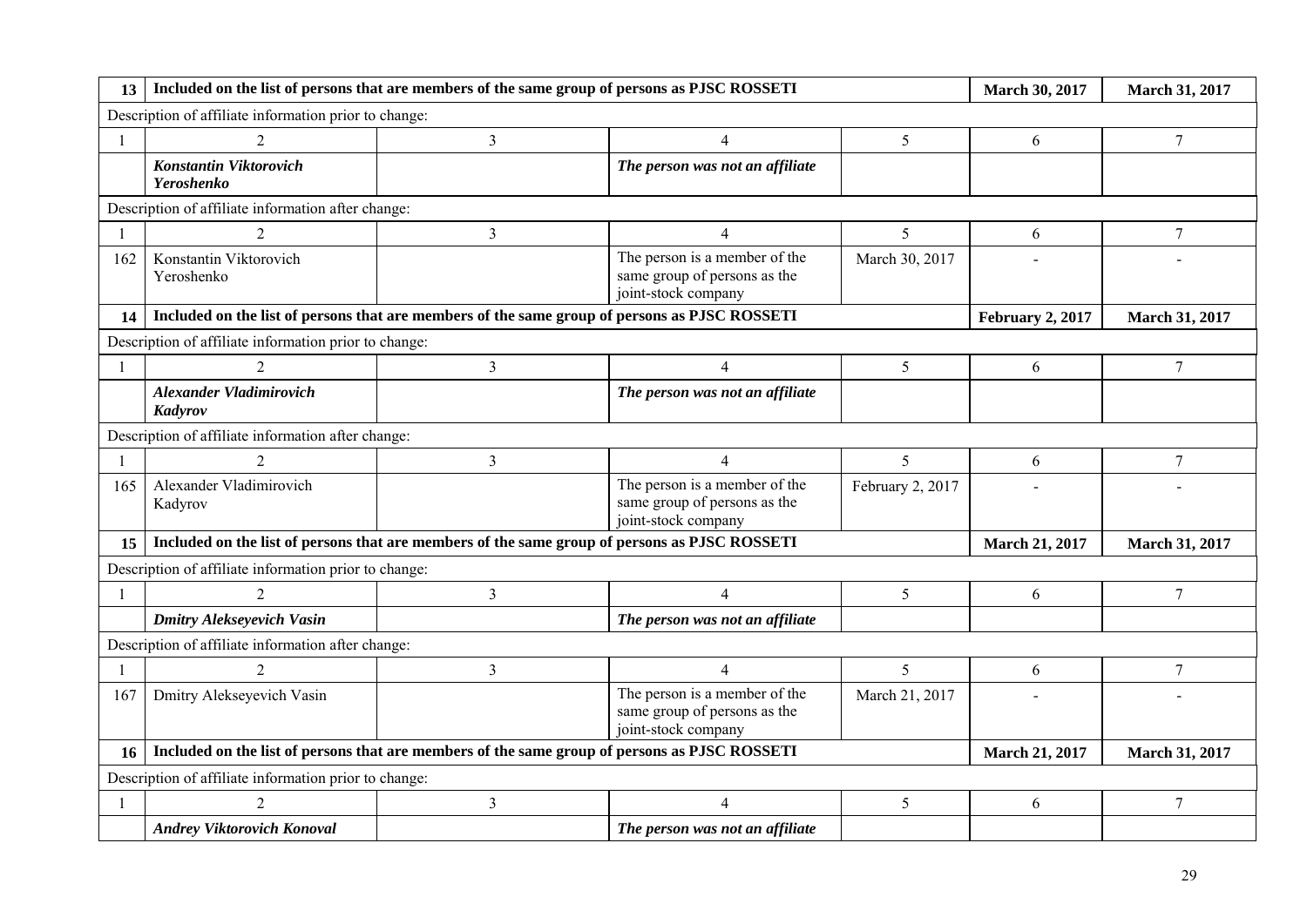|              | Description of affiliate information after change:              |                                                                                               |                                                                                      |                  |                       |                       |
|--------------|-----------------------------------------------------------------|-----------------------------------------------------------------------------------------------|--------------------------------------------------------------------------------------|------------------|-----------------------|-----------------------|
|              |                                                                 | $\overline{3}$                                                                                | $\overline{4}$                                                                       | 5                | 6                     | 7                     |
| 168          | Andrey Viktorovich Konoval                                      |                                                                                               | The person is a member of the<br>same group of persons as the<br>joint-stock company | March 21, 2017   |                       |                       |
| 17           |                                                                 | Included on the list of persons that are members of the same group of persons as PJSC ROSSETI |                                                                                      |                  | <b>March 9, 2017</b>  | <b>March 31, 2017</b> |
|              | Description of affiliate information prior to change:           |                                                                                               |                                                                                      |                  |                       |                       |
|              | $\overline{c}$                                                  | $\mathfrak{Z}$                                                                                | $\overline{4}$                                                                       | 5                | 6                     | 7                     |
|              | Larisa Vadimovna<br>Mazurovskaya                                |                                                                                               | The person was not an affiliate                                                      |                  |                       |                       |
|              | Description of affiliate information after change:              |                                                                                               |                                                                                      |                  |                       |                       |
| $\mathbf{1}$ | 2                                                               | 3                                                                                             | $\overline{4}$                                                                       | 5                | 6                     | 7                     |
| 178          | Larisa Vadimovna Mazurovskaya                                   |                                                                                               | The person is a member of the<br>same group of persons as the<br>joint-stock company | March 9, 2017    |                       |                       |
| 18           |                                                                 | Included on the list of persons that are members of the same group of persons as PJSC ROSSETI |                                                                                      |                  | <b>March 13, 2017</b> | <b>March 31, 2017</b> |
|              | Description of affiliate information prior to change:           |                                                                                               |                                                                                      |                  |                       |                       |
| $\mathbf{1}$ |                                                                 | $\overline{3}$                                                                                | $\overline{4}$                                                                       | 5                | 6                     | 7                     |
|              | <b>Anzaur Muratovich Kukan</b>                                  |                                                                                               | The person was not an affiliate                                                      |                  |                       |                       |
|              | Description of affiliate information after change:              |                                                                                               |                                                                                      |                  |                       |                       |
|              | $\overline{2}$                                                  | $\mathfrak{Z}$                                                                                | $\overline{4}$                                                                       | 5 <sup>1</sup>   | 6                     | 7                     |
| 181          | Anzaur Muratovich Kukan                                         |                                                                                               | The person is a member of the<br>same group of persons as the<br>joint-stock company | March 13, 2017   |                       |                       |
| 19           |                                                                 | Change in the corporate name and registered address of an affiliate of PJSC ROSSETI           |                                                                                      |                  | December 29,<br>2016  | <b>March 31, 2017</b> |
|              | Description of affiliate information prior to change:           |                                                                                               |                                                                                      |                  |                       |                       |
| $\mathbf{1}$ | $\overline{2}$                                                  | $\mathfrak{Z}$                                                                                | $\overline{4}$                                                                       | 5 <sup>5</sup>   | 6                     | $\overline{7}$        |
| 102          | Lenenergo Energy Service<br>Company Open Joint-Stock<br>Company | Russia, 191124, Saint Petersburg,<br>Sinopskaya naberezhnaya, d. 60-<br>62, lit. A            | The person is a member of the<br>same group of persons as the<br>joint-stock company | January 10, 2012 |                       |                       |
|              | Description of affiliate information after change:              |                                                                                               |                                                                                      |                  |                       |                       |
|              | $\overline{2}$                                                  | $\mathfrak{Z}$                                                                                | 4                                                                                    | 5                | 6                     | $\tau$                |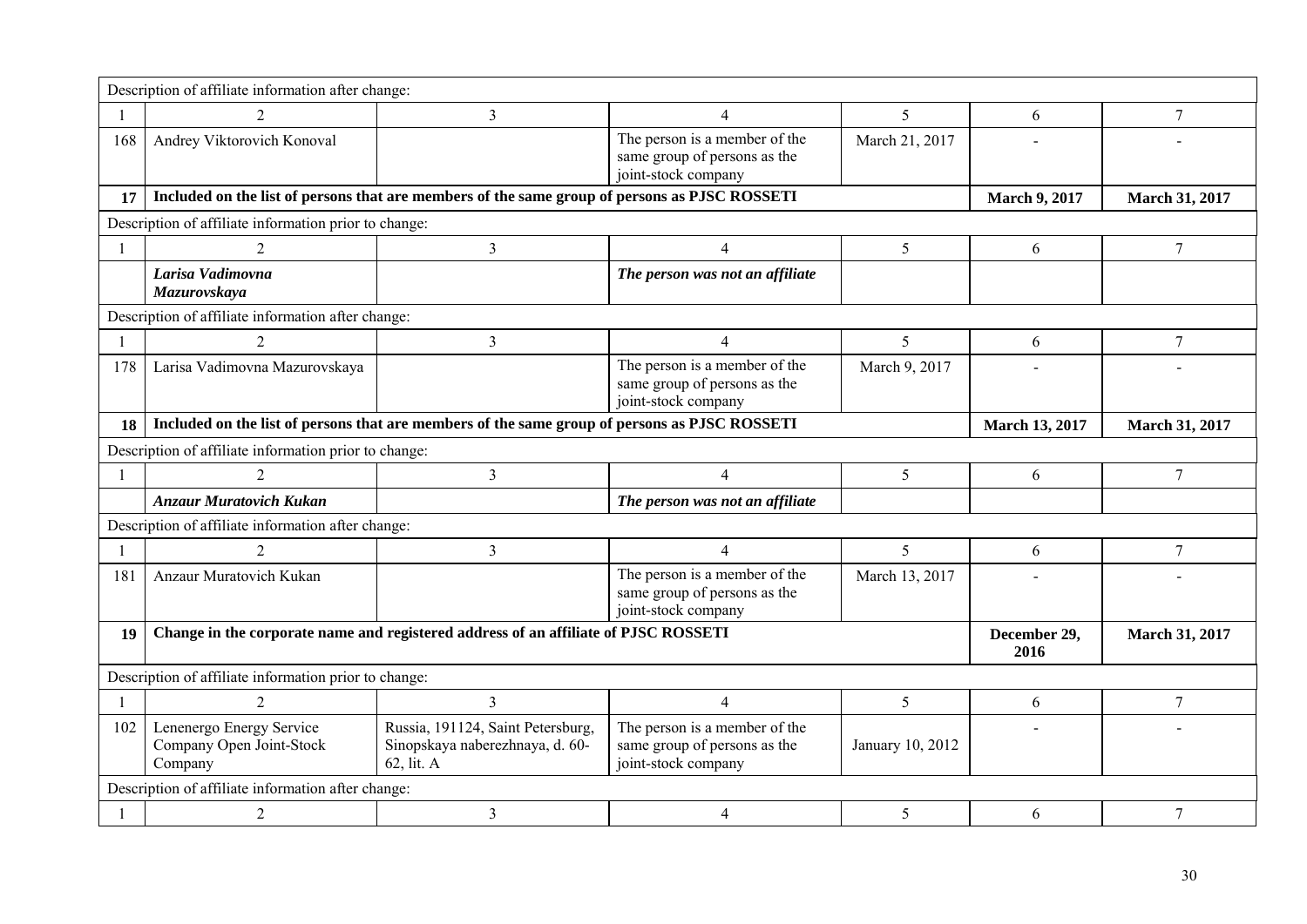| 101          | Lenenergo Energy Service<br>Company Joint-Stock Company      | Saint Petersburg, Russia                                                            | The person is a member of the<br>same group of persons as the<br>joint-stock company                                                                                                                                                                                                                     | January 10, 2012             |                         |                       |
|--------------|--------------------------------------------------------------|-------------------------------------------------------------------------------------|----------------------------------------------------------------------------------------------------------------------------------------------------------------------------------------------------------------------------------------------------------------------------------------------------------|------------------------------|-------------------------|-----------------------|
| 20           | Change in the corporate name of an affiliate of PJSC ROSSETI |                                                                                     |                                                                                                                                                                                                                                                                                                          |                              | February 10,<br>2017    | <b>March 31, 2017</b> |
|              | Description of affiliate information prior to change:        |                                                                                     |                                                                                                                                                                                                                                                                                                          |                              |                         |                       |
| $\mathbf{1}$ | $\overline{2}$                                               | $\overline{3}$                                                                      | $\overline{4}$                                                                                                                                                                                                                                                                                           | 5                            | 6                       | 7                     |
| 43           | Joint-Stock Company Research<br>Engineering Centre of IDGC   | Moscow, Russia                                                                      | The joint-stock company may<br>control more than 20 percent of<br>the total number of votes<br>attaching to the shares<br>(contributions, stakes) comprising<br>the authorized (share) capital of<br>such person                                                                                         | July 1, 2008                 |                         |                       |
|              |                                                              |                                                                                     | The person is a member of the<br>same group of persons as the<br>joint-stock company                                                                                                                                                                                                                     | July 1, 2008                 |                         |                       |
|              | Description of affiliate information after change:           |                                                                                     |                                                                                                                                                                                                                                                                                                          |                              |                         |                       |
| $\mathbf{1}$ | $\overline{2}$                                               | $\overline{3}$                                                                      | $\overline{4}$                                                                                                                                                                                                                                                                                           | 5 <sup>5</sup>               | 6                       | $\overline{7}$        |
| 43           | Joint-Stock Company Technical<br><b>Customer Center</b>      | Moscow, Russia                                                                      | The joint-stock company may<br>control more than 20 percent of<br>the total number of votes<br>attaching to the shares<br>(contributions, stakes) comprising<br>the authorized (share) capital of<br>such person<br>The person is a member of the<br>same group of persons as the<br>joint-stock company | July 1, 2008<br>July 1, 2008 |                         |                       |
| 21           |                                                              | Change in the corporate name and registered address of an affiliate of PJSC ROSSETI |                                                                                                                                                                                                                                                                                                          |                              | <b>January 19, 2017</b> | March 31, 2017        |
|              | Description of affiliate information prior to change:        |                                                                                     |                                                                                                                                                                                                                                                                                                          |                              |                         |                       |
| 1            | $\overline{2}$                                               | $\overline{3}$                                                                      | $\overline{4}$                                                                                                                                                                                                                                                                                           | 5                            | 6                       | $\tau$                |
| 92           | Kurortenergo Closed Joint-Stock<br>Company                   | Russia, 197706, Saint Petersburg,<br>Sestroretsk, ul. Kommunarov, d.                | The person is a member of the<br>same group of persons as the                                                                                                                                                                                                                                            | July 1, 2008                 |                         |                       |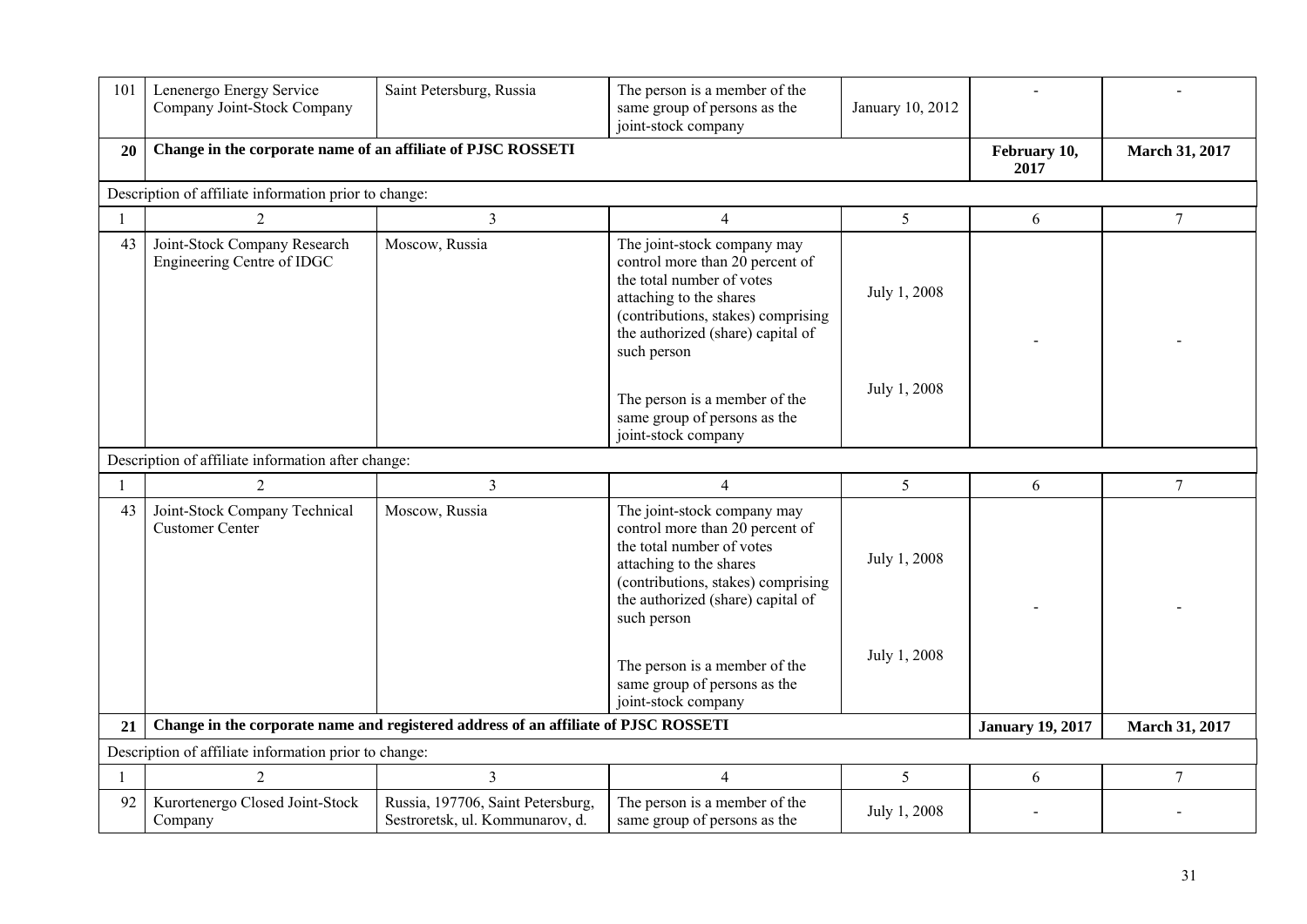|    |                                                                  | 16                                                                                        | joint-stock company                                                                  |                 |                         |                       |
|----|------------------------------------------------------------------|-------------------------------------------------------------------------------------------|--------------------------------------------------------------------------------------|-----------------|-------------------------|-----------------------|
|    | Description of affiliate information after change:               |                                                                                           |                                                                                      |                 |                         |                       |
|    | $\overline{c}$                                                   | 3                                                                                         | 4                                                                                    | 5               | 6                       | $\tau$                |
| 91 | Kurortenergo Joint-Stock<br>Company                              | Saint Petersburg, Russia                                                                  | The person is a member of the<br>same group of persons as the<br>joint-stock company | July 1, 2008    |                         |                       |
| 22 |                                                                  | Change in the corporate name and registered address of an affiliate of PJSC ROSSETI       |                                                                                      |                 | <b>January 23, 2017</b> | March 31, 2017        |
|    | Description of affiliate information prior to change:            |                                                                                           |                                                                                      |                 |                         |                       |
|    | 2                                                                | 3                                                                                         | 4                                                                                    | $5\overline{)}$ | 6                       | $\overline{7}$        |
| 76 | Lenenergospetsremont Closed<br>Joint-Stock Company               | Russia, 191180, Saint Petersburg,<br>Vasilievsky Island, 12 liniya, d.<br>43, lit. A      | The person is a member of the<br>same group of persons as the<br>joint-stock company | July 1, 2008    |                         |                       |
|    | Description of affiliate information after change:               |                                                                                           |                                                                                      |                 |                         |                       |
|    | $\overline{2}$                                                   | 3                                                                                         | $\overline{4}$                                                                       | 5               | 6                       | $\overline{7}$        |
| 76 | Lenenergospetsremont Joint-<br><b>Stock Company</b>              | Saint Petersburg, Russia                                                                  | The person is a member of the<br>same group of persons as the<br>joint-stock company | July 1, 2008    |                         |                       |
|    |                                                                  |                                                                                           |                                                                                      |                 |                         |                       |
| 23 | Change in the registered address of an affiliate of PJSC ROSSETI |                                                                                           |                                                                                      |                 | September 7,<br>2016    | <b>March 31, 2017</b> |
|    | Description of affiliate information prior to change:            |                                                                                           |                                                                                      |                 |                         |                       |
|    | 2                                                                | 3                                                                                         | $\overline{4}$                                                                       | $\mathfrak{S}$  | 6                       | $\boldsymbol{7}$      |
| 40 | Joint-Stock Company<br>Petrodvorets Electric Company             | Russia, 198510, Saint Petersburg,<br>Petrodvorets, ul. Volodi Dubinina,<br>d <sub>9</sub> | The person is a member of the<br>same group of persons as the<br>joint-stock company | June 30, 2015   |                         |                       |
|    | Description of affiliate information after change:               |                                                                                           |                                                                                      |                 |                         |                       |
|    | 2                                                                | 3                                                                                         | $\overline{4}$                                                                       | 5               | 6                       | $\boldsymbol{7}$      |
| 40 | Joint-Stock Company<br>Petrodvorets Electric Company             | Saint Petersburg, Russia                                                                  | The person is a member of the<br>same group of persons as the<br>joint-stock company | June 30, 2015   |                         |                       |
| 24 |                                                                  | Change in the corporate name and registered address of an affiliate of PJSC ROSSETI       |                                                                                      |                 | <b>March 7, 2017</b>    | March 31, 2017        |
|    | Description of affiliate information prior to change:            |                                                                                           |                                                                                      |                 |                         |                       |
|    | $\overline{2}$                                                   | $\overline{3}$                                                                            | $\overline{4}$                                                                       | $5\overline{)}$ | 6                       | $\overline{7}$        |